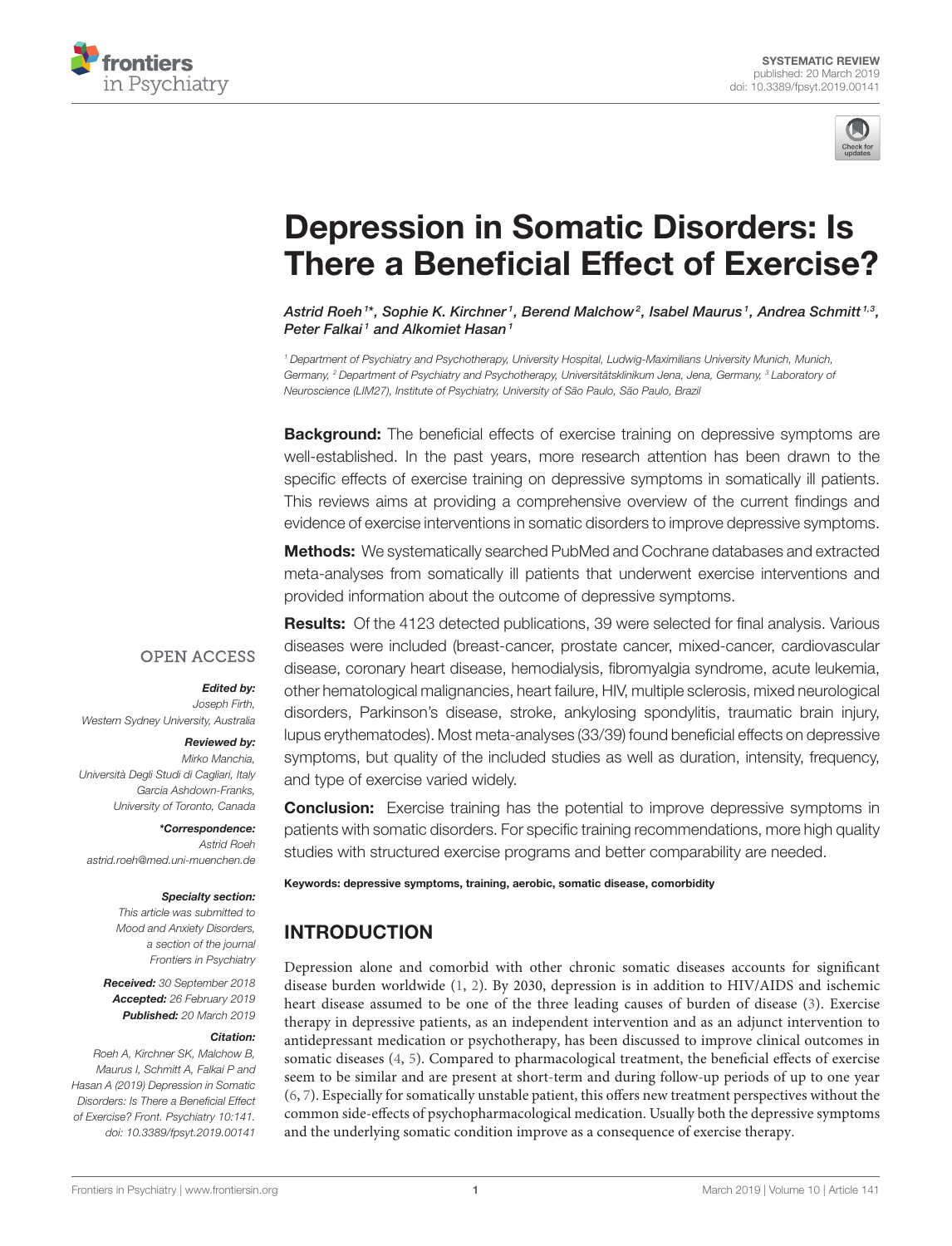In a large World Health Survey of 245 404 participants from 60 countries, an average between 9.3 and 23.0% of participants with one or more chronic physical diseases had comorbid depressive symptoms [\(2\)](#page-14-1). For numerous somatic diseases, an association with depression is well-established. For example, patients with multiple sclerosis [\(8\)](#page-14-7), stroke [\(9\)](#page-14-8), parkinson's disease [\(10\)](#page-14-9), diabetes mellitus [\(11\)](#page-14-10), breast cancer [\(12\)](#page-14-11) or heart failure [\(13\)](#page-14-12) have an elevated risk for developing a major depressive disorder (MDD). From a psychiatric perspective, it is important to note that a recently published study with 1,237,194 participants showed that individuals who exercised (varioustypes of disciplines) had 1.49 (43.2%) fewer days of poor mental health in the past month than non-exercising individuals [\(14\)](#page-14-13).

As the comorbid physical diseases often complicate the pharmacological treatment of depressive symptoms, further research approaches with a focus on alternative therapy options are urgently needed. Based on the beneficial effects of physical exercise in MDD [\(15\)](#page-14-14), prior studies investigated the effects of exercise in patients with somatic disorders and comorbid depressive symptoms. A meta-analysis of different chronic illnesses including stroke, ischemic heart attack, fibromyalgia, dementia, and other psychiatric diseases, revealed a significant overall reduction of depressive symptoms. The majority of effects were derived from cardiovascular diseases, chronic pain and fibromyalgia [\(16\)](#page-14-15). The results lead to the conclusion that physical exercise seems to have positive effects on depressive symptoms in patients with various somatic diseases without subdividing the different diseases with specific recommendations. However, a comprehensive overview of the available evidence of how exercise may improve depressive symptoms in patients with somatic diseases is lacking.

In this systematic meta-review, we will provide a detailed overview of recent meta-analyses evaluating different somatic diseases with comorbid depressive symptoms. The efficacy and the types and durations of exercise will be analyzed. Up to date, meta-analyses of specific diseases or disease groups (e.g., cardiovascular diseases) have been published as well as metaanalyses comprising different somatic diseases with an emphasis on cardiovascular diseases, fibromyalgia and pain [\(16\)](#page-14-15). With our review, we aim to close this gap and point to limitations of prior studies as well as possible future research strategies.

# METHODS

We systematically searched PubMed and Cochrane databases with all combinations of the following search terms: depressive disorder OR depression AND exercise, depressive disorder OR depression AND physical activity, depressive disorder OR depression AND endurance training, depressive disorder OR depression AND training, depressive disorder OR depression AND resistance training, depressive disorder OR depression AND aerobic, depression OR depressive disorder AND somatic AND exercise, depression OR depressive disorder AND physical illness. The database search was last updated on 31th July 2018. All citations were screened for relevance by title in a first step, by abstract in a second step and by full-text in a last step. In all included meta-analyses, the citations were screened manually for further relevant meta-analyses that may have not been detected by the systematic search. The systematic literature search and selection was performed by AR, the selection was afterwards reviewed independently by SK.

Both AR and SK retrieved the relevant information and the results were compared. In case of disagreement, a third author (AH) was consulted. Inclusion criteria were: metaanalysis investigating the effects of exercise on depressive symptoms in patients with comorbid physical illness based on interventional trials, published within the past 10 years. Exclusion criteria contained meta-analyses published earlier than within the past 10 years, systematic reviews without meta-analyses, meta-analyses in non-English language, metaanalyses only investigating depressive patients with no somatic comorbidities, lack of data post-intervention. No limitations were defined for the type or duration of exercise and the type of somatic illness.

# RESULTS

# Study Selection

The initial search without further restrictions resulted in 103,468 citations. After limiting the citations for the past 10 years, 60,430 citations remained. When only considering the meta-analyses, 4,123 citations remained and after eliminating duplicates, 981 citations were included for further analysis. The screening on title-level eliminated 869 citations (112 remaining), the screening on abstract-level another 63 citations (49 remaining). After full-text screening, 39 citations remained for final analysis (see **[Figure 1](#page-2-0)**).

# Study Characteristics

**[Table 1](#page-2-1)** provides an overview of the included somatic diseases. The duration of the single studies varied between three [\(46\)](#page-15-0) to 52 [\(21\)](#page-15-1) weeks, the intensity between one time [\(51\)](#page-15-2) and seven times [\(37\)](#page-15-3) per week and the duration of the sessions between 30 and 122 min [\(16\)](#page-14-15). Adherence rate was solely reported in two meta-analyses [\(21,](#page-15-1) [22\)](#page-15-4) and intensity of the training with heart rate controlled exertion in one meta-analysis [\(37\)](#page-15-3). The interventions consisted of aerobic exercise, resistance training, balance training, yoga, moderate cycling, walking, nordic walking, running, swimming, tai chi chuan, qigong, Bobath exercises, jogging, calisthenics. Across all trials, the mean sample size was 658 with a minimum of 39 [\(28\)](#page-15-5) and a maximum of 3.425 [\(36\)](#page-15-6). Depressive symptoms were rated with different questionnaires (observer or self-assessment): BDI (Beck Depression Inventory), CDI (Children Depression Inventory), CES-D (Center for Epidemiological Studies Depression Scale), DASS (Depression Anxiety Stress Scales), GDS (Geriatric Depression Scale), HAD (Hospital Anxiety and Depression Scale), HAM-D (Hamilton Rating Scale for Depression), SCL-90 (Symptom Checklist-90), TAS (Toronto Attitude Scale), POMS (Profile of Mood States), SAS (Symptom Assessment Scale), CSDD (Cornell Scale for Depression in Dementia), IDS-SR (Inventory of Depressive Symptomatology Self Report), LPD (Levine-Pilowsky Depression Questionnaire), MADRS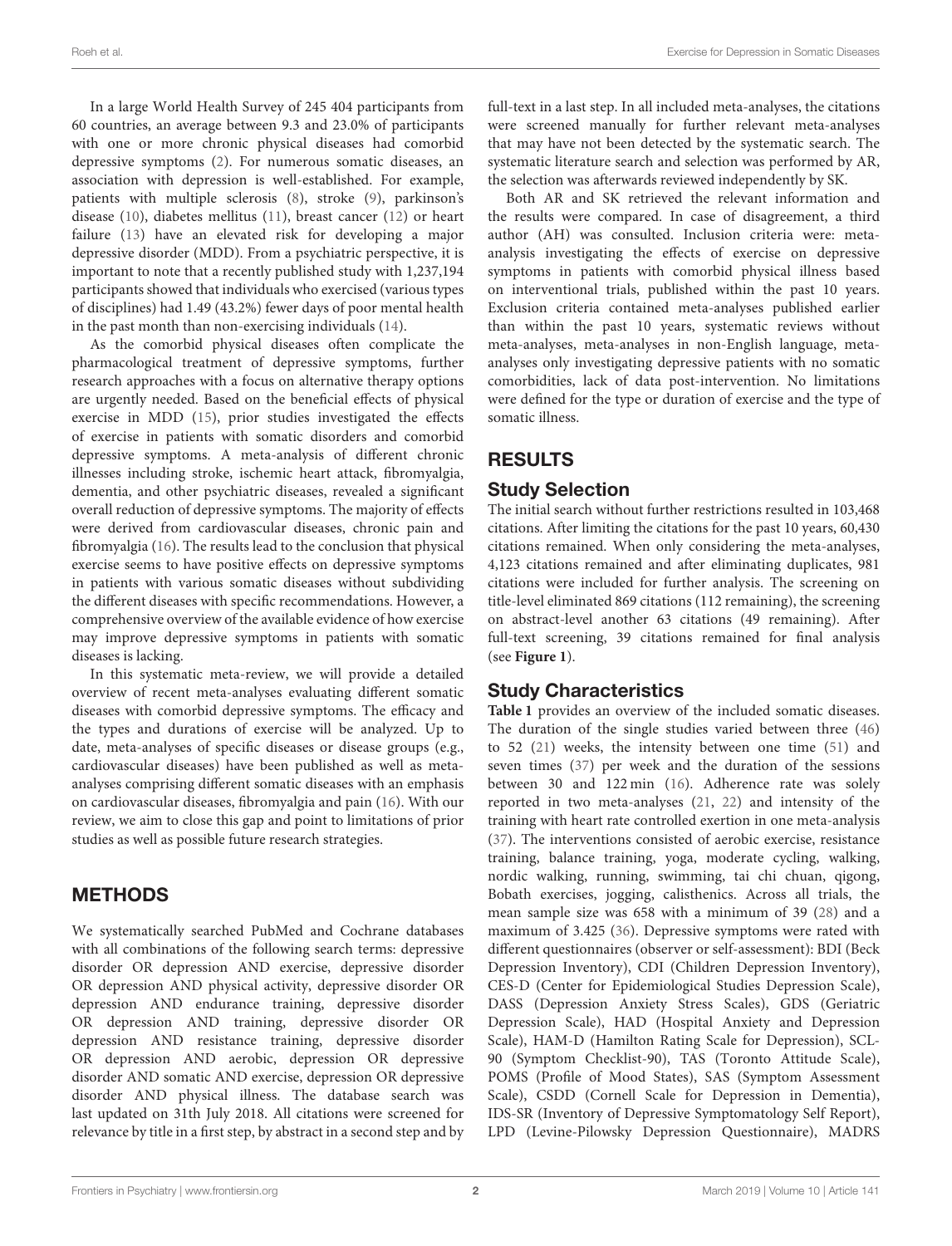

<span id="page-2-1"></span><span id="page-2-0"></span>TABLE 1 | Included somatic diseases.

| Somatic disease in<br>meta-analysis | No. of<br>meta-analyses | <b>References</b> |
|-------------------------------------|-------------------------|-------------------|
| Breast cancer                       | 7                       | $(17 - 23)$       |
| Mixed cancer types                  | 7                       | $(24 - 30)$       |
| Prostate cancer                     | 3                       | $(31 - 33)$       |
| Cardiovascular disease              | 1                       | (34)              |
| Coronary Heart disease              | 1                       | (35)              |
| Heart failure                       | $\mathfrak{p}$          | (36, 37)          |
| Intradialytic patients              | 2                       | (38, 39)          |
| Hemodialysis patients               | 1                       | (40)              |
| Fibromyalgia                        | 2                       | (41, 42)          |
| Ankylosing spondylitis              | 1                       | (43)              |
| Lupus erythematodes                 | 1                       | (44)              |
| Acute leukemia                      | 1                       | (45)              |
| Hematological malignancies          | 1                       | (46)              |
| <b>HIV</b>                          | 1                       | (47)              |
| Multiple sclerosis                  | 3                       | (16, 48, 49)      |
| Mixed neurological<br>disorders     | 1                       | (50)              |
| Parkinson disease                   | 1                       | (51)              |
| <b>Stroke</b>                       | $\overline{2}$          | (52, 53)          |
| Traumatic brain injury              | 1                       | (54)              |
| Total                               | 39                      |                   |

HIV, human immunodeficiency virus.

(Montgomery-Asberg Depression Rating Scale), MDI (Major Depression Inventory), POMS (Profile of Mood States), QOL (Quality of Life), DASS (Depression Anxiety Stress Scales), TAS (Toronto Attitude Scale), MAACL (Multiple Affect Adjective Checklist), HDCDS (Hare-Davis Cardiac Depression Scale), SDS (Self-rating Depression Scale), BSI-18 (Brief Symptom Inventory). Thus, in the different meta-analyses, various different questionnaires were used, most often self-rating questionnaires: the BDI I/II in 26, the HADS in 18 and the CES-D in 17 metaanalyses. The majority of meta-analyses included more than three different questionnaires. As observer-rating scales, HAMD was used in four and MADRS in three meta-analyses.

# Risk of Bias Within and Across Studies

Most meta-analyses [\(51\)](#page-15-2) reported about different cancer-type patients followed by neurological disorders [\(7\)](#page-14-6). For other diseases, such as HIV, only one meta-analysis could be identified. The variety of exercise modalities and the different durations of interventions lead to a reduced general transferability of the conclusions. Recommendations regarding effects of specific interventions on depressive symptoms in specific somatic conditions can hardly be drawn. None of the trials included in the respective meta-analyses could be declared double-blind as this is challenging to fulfill with exercise interventions. The application of various different rating-scales is another potential risk of bias. Moreover, most of the included studies in the respective meta-analyses did not define depressive symptoms as primary outcome parameter.

# Results of Individual Studies

A detailed summary of the included studies with inclusion/exclusion criteria, study population, intervention summary and outcomes is provided in **[Tables 2](#page-3-0)**, **[3](#page-10-0)**.

# Exercise Interventions in Cancer Patients

#### **Exercise interventions in breast cancer patients**

Our search resulted in seven meta-analyses that met the inclusion criteria. The majority found positive effects of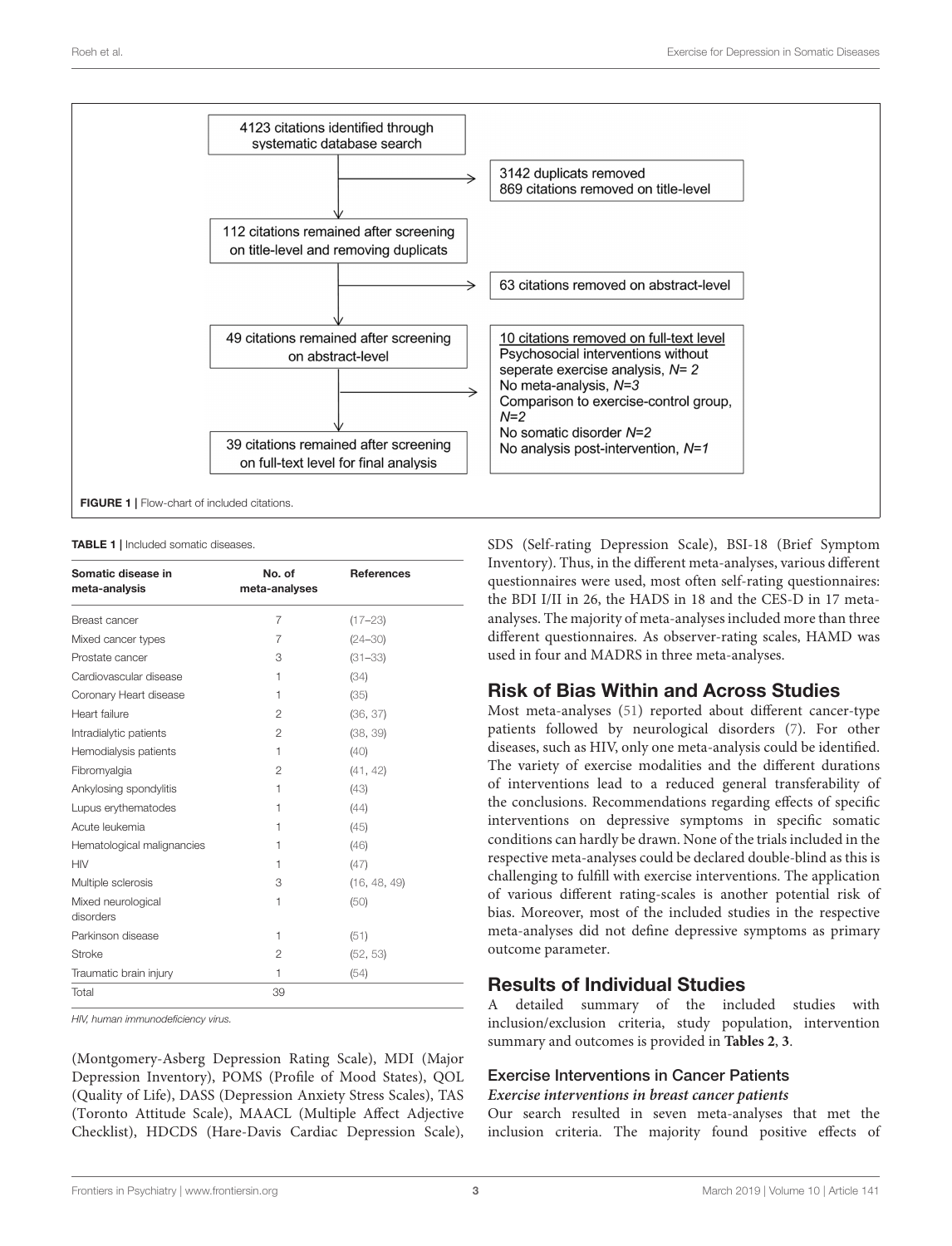<span id="page-3-0"></span>

|                           |                                           | TABLE 2   Methods and Limitations of the included meta-analyses                                                                                                                                                                                                                                                                                                                                                                                                                                                                                                                                                                                                                                                                                                                                                                                                                                                          |                                                                                                                                                                                                                                                                                                                                                                                                                                                                                                                                         |                                                                           |                                                                                                                                                                      |
|---------------------------|-------------------------------------------|--------------------------------------------------------------------------------------------------------------------------------------------------------------------------------------------------------------------------------------------------------------------------------------------------------------------------------------------------------------------------------------------------------------------------------------------------------------------------------------------------------------------------------------------------------------------------------------------------------------------------------------------------------------------------------------------------------------------------------------------------------------------------------------------------------------------------------------------------------------------------------------------------------------------------|-----------------------------------------------------------------------------------------------------------------------------------------------------------------------------------------------------------------------------------------------------------------------------------------------------------------------------------------------------------------------------------------------------------------------------------------------------------------------------------------------------------------------------------------|---------------------------------------------------------------------------|----------------------------------------------------------------------------------------------------------------------------------------------------------------------|
| References                | Included trials,<br>sample size           | Included population/inclusion criteria                                                                                                                                                                                                                                                                                                                                                                                                                                                                                                                                                                                                                                                                                                                                                                                                                                                                                   | Intervention                                                                                                                                                                                                                                                                                                                                                                                                                                                                                                                            | Rating Scales                                                             | Quality and possible<br>moderators                                                                                                                                   |
| Adamson et al. (50)       | participants<br>23 studies<br>$N = 1.324$ | c disorder (ad or dementia, migraine,<br>ms, parkinson disease, spinal cord injury, and traumatic brain<br>injury) Excluded: fibromyalgia, rheumatoid arthritis<br>2) Any diagnosed neurologi<br>1) Adults aged >18 years                                                                                                                                                                                                                                                                                                                                                                                                                                                                                                                                                                                                                                                                                                | Aerobic exercise, resistance training, balance training, yoga,<br>frequency, intensity, or duration of the exercise intervention.<br>and others involving a combination of these exercises.<br>No limits concerning                                                                                                                                                                                                                                                                                                                     | BDI, BDI-II, CES-D<br>CSDD, GDS, HAD,<br>LPD, MDI, POMS<br>IDS-SR, MADRS, | Received a score >6 on the PEDro<br>depression. 13 of the 26 studies<br>3 trials identified depression as<br>123/26 studies evaluated<br>primary endpoint.<br>scale. |
| Bergenthal et al.<br>(46) | $= 249$<br>3 RCTs, N                      | intending to improve the oxygen system, in addition to standard<br>1) RCTs comparing an aerobic physical exercise intervention,<br>Only for adults suffering from hematological malignancies.<br>care with standard care<br>$\widehat{\infty}$                                                                                                                                                                                                                                                                                                                                                                                                                                                                                                                                                                                                                                                                           | other related forms of sport) or aerobic exercise in addition to<br>strength training were included. Studies that investigated the<br>chi chuan, qigong or similar types of exercise were excluded.<br>effect of training programs that were composed of yoga, tai<br>Studies that evaluated aerobic exercise (such as moderate<br>Duration of the intervention between 3 and 12 weeks with<br>cycling, walking, Nordic walking, running, swimming and<br>3-5 sessions per week.                                                        | $\frac{\pi}{2}$                                                           | 3/9 studies could be included in the<br>(secondary endpoint). Low quality<br>meta-analysis for depression<br>of evidence.                                            |
| Brown et al. (24)         | 37 RCTs, $N = 2.929$                      | Adults diagnosed with any type of cancer, regardless of stage<br>At baseline, the standardized metric of depressive symptoms<br>RCT comparing an exercise intervention with a control group<br>Prostate cancer, 5% Leukemia, 5%<br>groups of cancer<br>of diagnosis or type or stage of treatment<br>was 34.2 and ranged from 3.49 to 81.5.<br>Report of depression outcomes<br>Lymphoma, 20% diverse<br>65% Breast Cancer, 5%<br>$\Rightarrow$<br>$\widehat{\infty}$<br>$\widehat{\infty}$                                                                                                                                                                                                                                                                                                                                                                                                                              | Mean length of the exercise interventions was 13.2 weeks<br>Exercise interventions occurring in any setting, with or<br>with an average of 3.0 sessions per week lasting<br>without supervision.<br>49.1 min/session.                                                                                                                                                                                                                                                                                                                   | CES-D, POMS, BDI,<br>HAS, SAS                                             | exercise interventions was 7.061<br>The mean PEDro score of the<br>suggesting relatively high<br>methodological quality.                                             |
| Buffart et al. (25)       | $B$ RCTs, $N = 471$                       | Population: adults with any cancer diagnosis either during or<br>1 study with lymphoma patients, the rest with breast cancer<br>Average age of the participants ranged from 44 to 63 years.<br>Intervention: yoga including physical postures (asanas)<br>Outcome: physical and psychosocial outcomes<br>Control group: non-exercise or wait-list<br>post treatment<br>Design: RCT<br>patients.<br>$\widehat{\infty}$<br>$\widehat{\dashv}$<br>$\widehat{=}$ $\widehat{\alpha}$<br>ര                                                                                                                                                                                                                                                                                                                                                                                                                                     | dhanya). Median program duration was 7 weeks with a range<br>In general, the number of classes per week ranged from one<br>to three, and home practice was encouraged in nine studies,<br>All included a supervised yoga program with physical poses<br>Session duration ranged from 30 to 120 min; three studies<br>(pranayama) and relaxation or meditation (savasana or<br>(yoga asanas), combined with breathing techniques<br>did not report the session duration.<br>supported by audio or videotapes.<br>of 6 weeks to 6 months. | CES-D, POMS<br>HADS-D, BDI,                                               | were of high quality. 8 of 16 studies<br>The median quality score was 67%<br>(range: 22-89%). All but one study<br>evaluated depression.                             |
| Carayol et al. (17)       | $9$ RCTs, $N = 801$                       | non-metastatic cancer and were undergoing adjuvant therapy,<br>1) Participants were adult women diagnosed with breast cancer,<br>therapy (chemotherapy and/or radiotherapy), (v) assessed at<br>Intervention program was scheduled during adjuvant cancer<br>The median age of included patients was 50.5 years old. All<br>program involving physical activity<br>Presented a randomized, controlled experimental design<br>least one psychological outcome among fatigue, anxiety,<br>patients with breast cancer have been diagnosed with<br>Provided pre and post-intervention data to calculate<br>s were included whereas<br>i.e., chemotherapy and/or radiotherapy during<br>standardized mean differences(SMDs)<br>relaxation-based were not)<br>(yoga-based intervention<br>Included an intervention<br>depression, and QoL<br>exercise intervention.<br>$\widehat{\infty}$ $\widehat{\infty}$<br>$\oplus$<br>6 | Exercise duration between 5 and 26 weeks, 2-6 sessions per CES-D, HADS-D,<br>week of 30-60 min. Interventions consisted of aerobic<br>exercise and/or resistance training or Yoga.                                                                                                                                                                                                                                                                                                                                                      | BDI, POMS                                                                 | 9/17 studies evaluated depression.<br>median score was 7, ranging from<br>Regarding methodological quality,<br>2 to 9.                                               |
|                           |                                           |                                                                                                                                                                                                                                                                                                                                                                                                                                                                                                                                                                                                                                                                                                                                                                                                                                                                                                                          |                                                                                                                                                                                                                                                                                                                                                                                                                                                                                                                                         |                                                                           | (Continued)                                                                                                                                                          |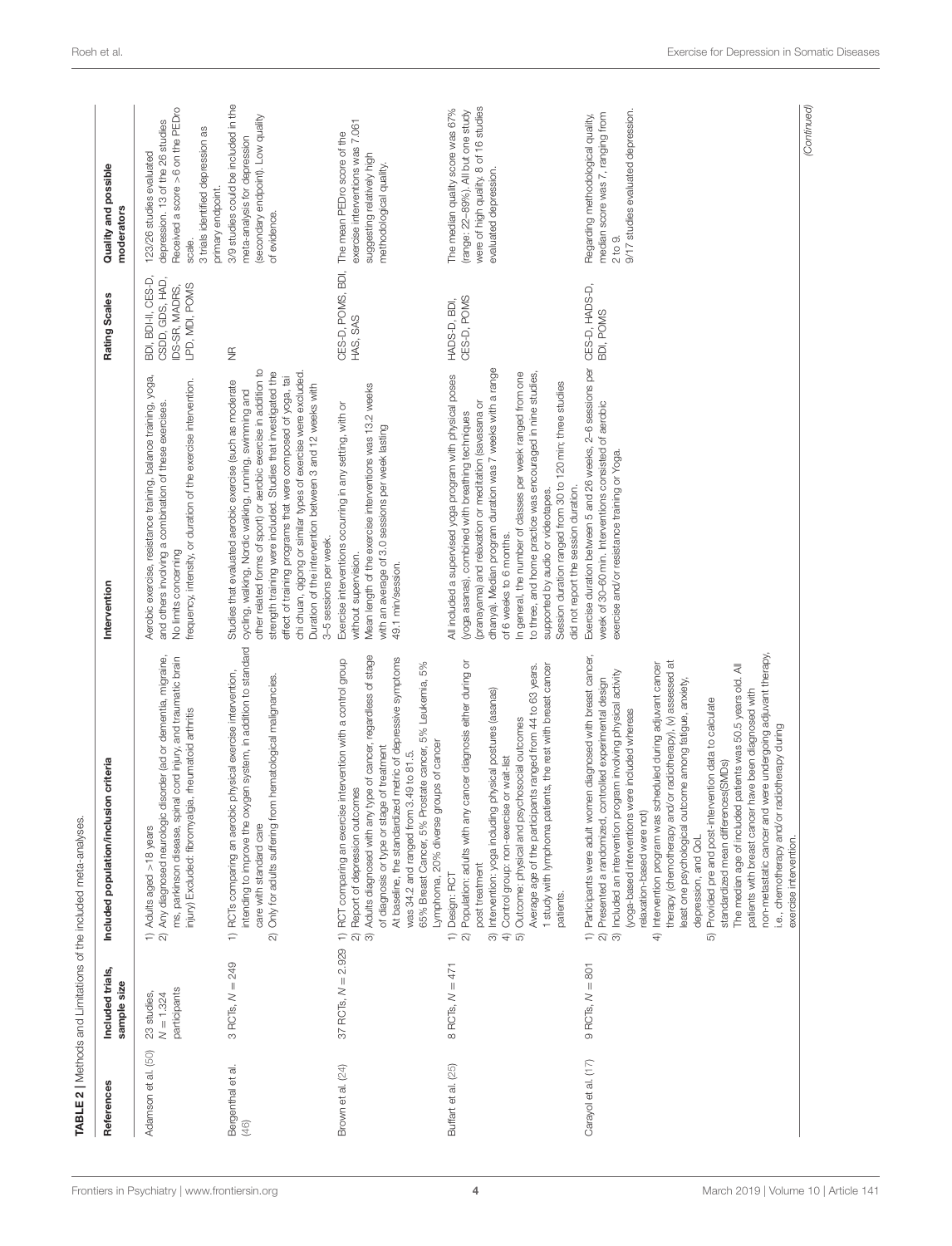| References         | Included trials,<br>sample size                                                                                             | Included population/inclusion criteria                                                                                                                                                                                                                                                                                                                                                                                                                                                                                                                                                                       | Intervention                                                                                                                                                                                                                                                                                                                                                                                                                                   | Rating Scales                             | Quality and possible<br>moderators                                                                                                                                                                                                      |
|--------------------|-----------------------------------------------------------------------------------------------------------------------------|--------------------------------------------------------------------------------------------------------------------------------------------------------------------------------------------------------------------------------------------------------------------------------------------------------------------------------------------------------------------------------------------------------------------------------------------------------------------------------------------------------------------------------------------------------------------------------------------------------------|------------------------------------------------------------------------------------------------------------------------------------------------------------------------------------------------------------------------------------------------------------------------------------------------------------------------------------------------------------------------------------------------------------------------------------------------|-------------------------------------------|-----------------------------------------------------------------------------------------------------------------------------------------------------------------------------------------------------------------------------------------|
| Chung et al. (38)  | 4 RCTs, $N = 212$                                                                                                           | participants aged >18 years diagnosed with end stage renal<br>disease (ESRD) requiring maintenance hemodialysis (HD) as<br>received exercise training during HD sessions (intradialytic)<br>participants undergoing HD for more than 3 months who<br>This review included randomized controlled trials (RCTs)<br>published in the English or Chinese language<br>renal replacement therapy<br>$\Rightarrow$<br>ন<br>ᢛ                                                                                                                                                                                        | resistance training, cycling or resistance training and aerobic<br>cycling combined with strength training or range of motion.<br>Each exercise session lasted 10-90 min. The exercise<br>Exercise interventions included aerobic cycling alone,<br>program lasted between 8 and 48 weeks.                                                                                                                                                     | Zung Depression<br>Scale, BDI             | 4/17 studies evaluated depression.<br>In over half of the studies, there<br>was a low or unclear risk of<br>detection bias.                                                                                                             |
| Craft et al. (26)  | 14 RCTs, $N = 1.371$<br>participants                                                                                        | Reported depressive symptoms pre- and post-intervention<br>colorectal cancer, 1 lymphoma, 2<br>The exercise program was chronic in nature (i.e., at least 4<br>Utilized a depression inventory or a clinidian interview to<br>Comparison of an exercise program with usual care<br>prostate cancer and 2 diverse groups of cancer<br>Average age of participants was 51.6 years<br>RCTs of adults diagnosed with cancer<br>quantify depressive symptoms<br>9 (60%) breast cancer, 1<br>published in English<br>weeks in duration)<br>$\Rightarrow$<br>$\widehat{\infty}$ $\widehat{\infty}$<br>$\oplus$<br>6 | All studies included an aerobic exercise component, with<br>several also including a strength training component.                                                                                                                                                                                                                                                                                                                              | CES-D, BDI, HADS,<br>$\overline{S}$       | Only 1 trial identified depression as<br>supervised exercise, exercise bout<br>11 RCTs with PEDro "high" quality.<br>location, Supervised and partially<br>Potential moderators: exercise<br>durations of >30 min.<br>primary endpoint. |
| Cramer et al. (19) | $6$ RCTs, $N = 161$                                                                                                         | Studies that assessed health-related quality of life or well-being<br>Studies of adult (older than 18 years) patients with a history of<br>frequency or duration of the program. Co-interventions were<br>Studies that compared yoga with no treatment or any active<br>No restrictions were made regarding yoga tradition, length,<br>and/or psychological health.<br>breast cancer<br>treatment<br>allowed.<br><b>RCT<sub>S</sub></b><br>$\widehat{\infty}$<br>$\oplus$<br>$\widehat{=}$ $\widehat{z}$<br>6                                                                                                | Yoga interventions were heterogeneous. Program length and<br>intensity varied, ranging from daily interventions over 1 week<br>to one intervention per<br>week over 6 months.                                                                                                                                                                                                                                                                  | CES-D, HADS, BDI                          | Generally, risk of selection bias was<br>6/10 studies evaluated depression.<br>high.                                                                                                                                                    |
| Cramer et al. (18) | 11 RCTs, $N = 496$<br>(7 RCTs yoga vs.<br>RCTs, yoga vs.<br>$+ N = 226 (4)$<br>Psychosocial<br>intervention)<br>No therapy) | patient-reported instruments, including health-related quality of<br>with a diagnosis of non-metastatic or<br>Compared yoga interventions vs. no therapy or vs. any other<br>life, depression, anxiety, fatigue or sleep disturbances<br>Assessed at least one of the primary outcomes on<br>metastatic breast cancer<br>active therapy in women<br>RCT<br>$\widehat{\rightarrow}$<br>6                                                                                                                                                                                                                      | ranged from 2 weeks to 6 months, with a median duration of<br>one to 10 (median: two) weekly yoga sessions of 20 to 120<br>Of the 24 included studies: the duration of yoga programs<br>8 weeks; the frequency of yoga interventions ranged from<br>(median: 67.5) min in length.                                                                                                                                                              | HADS, BDI, CES-D,<br>POMS                 | 11/24 studies evaluated<br>depression.                                                                                                                                                                                                  |
| Dalgas et al. (48) | 12 RCTs, $N = 476$                                                                                                          | either non-training controls, active controls or another exercise<br>Enrollment of participants with definite MS according to the<br>Evaluate an exercise intervention that was compared with<br>Inclusion of a primary validated measure of depressive<br>symptoms available in English<br>McDonald criteria<br>RCT design<br>intervention<br>$\widehat{=} \widehat{\alpha}$<br>ಣ<br>$\widehat{+}$                                                                                                                                                                                                          | resistance training, endurance training, combined training<br>(i.e., resistance training + endurance training) or as other<br>exercise modalities                                                                                                                                                                                                                                                                                              | BDI, MDI, IDS-SR,<br>HADS, POMS,<br>CES-D | Average PEDro score was 5.6 ±<br>applied depressive symptoms<br>Only one of the RCT studies<br>As the primary outcome.<br>1.3 points.                                                                                                   |
| Eng and Reime (52) | 13 RCTs, $N = 1.022$                                                                                                        | Confirmed diagnosis of stroke by medical records, imaging, or<br>The time since stroke ranged from 30 days to 6 years and the<br>Intervention and control group treatments clearly defined<br>at least 4 weeks available for<br>patients' age ranged from 21 to 93 years.<br>Adult patients over 18 years of age<br>Baseline and follow-up of<br>depressive symptoms<br>clinical examination<br>$\widehat{\infty}$ $\widehat{\infty}$ $\widehat{\infty}$<br>$\Rightarrow$                                                                                                                                    | Progressive resistance training, functional, aerobic exercises,<br>services including physical therapy and occupational therapy<br>exercises with education, community-based rehabilitation<br>Eleven of the 13 studies had a frequency of at least two<br>The length of the intervention ranged from 4 weeks to<br>sessions per week for a minimal duration of 4 weeks.<br>treadmill exercises, Bobath exercises, individualized<br>12 weeks. | HAD, GDS, BDI,<br>CES-D                   | PEDro scale ranged from three to<br>eight.                                                                                                                                                                                              |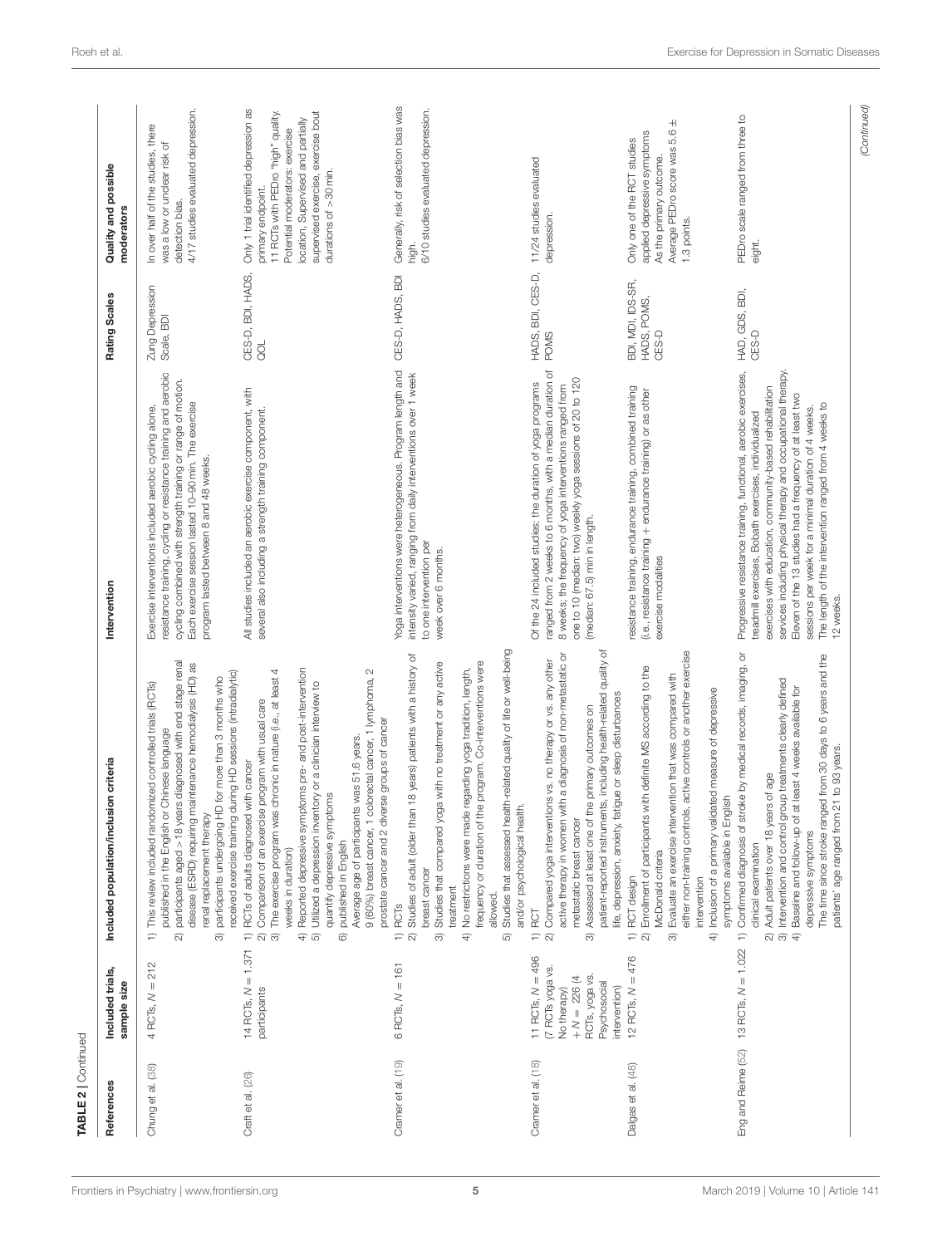| TABLE 2   Continued      |                                                                                       |                                                                                                                                                                                                                                                                                                                                                                                                                                                                                                                                                                                        |                                                                                                                                                                                                                                                                                                                 |                                               |                                                                                                                                                                                                       |
|--------------------------|---------------------------------------------------------------------------------------|----------------------------------------------------------------------------------------------------------------------------------------------------------------------------------------------------------------------------------------------------------------------------------------------------------------------------------------------------------------------------------------------------------------------------------------------------------------------------------------------------------------------------------------------------------------------------------------|-----------------------------------------------------------------------------------------------------------------------------------------------------------------------------------------------------------------------------------------------------------------------------------------------------------------|-----------------------------------------------|-------------------------------------------------------------------------------------------------------------------------------------------------------------------------------------------------------|
| References               | Included trials,<br>sample size                                                       | Included population/inclusion criteria                                                                                                                                                                                                                                                                                                                                                                                                                                                                                                                                                 | Intervention                                                                                                                                                                                                                                                                                                    | Rating Scales                                 | Quality and possible<br>moderators                                                                                                                                                                    |
| Ensari et al. (49)       | $=477$<br>13 RCTs, N                                                                  | were below established thresholds for clinically relevant depressive<br>Only samples in 2 of the studies had mean scores above the<br>control Reliable and valid measures of depressive symptoms<br>The mean baseline depressive symptoms of the study samples<br>(e.g., HADS, CES-D) as an outcome assessment pre/post<br>1) Studies that compared exercise training vs. no-treatment<br>threshold for moderate depressive symptomatology.<br>symptoms in the majority of studies (12/13).<br>intervention in patients with MS<br>ର                                                   | 7 of the 13 studies had a frequency of at least 3 sessions<br>Aerobic and an-aerobic.<br>per week.                                                                                                                                                                                                              | CES-D, POMS<br>BDI, IDS, MDI,<br>HADS,        | 9 of the 13 studies received a score<br>Exploratory analyses only identified<br>of 6 or higher on the PEDro scale.<br>depression symptom scale as a<br>potential moderator variable (p<br>$= 0.04$ ). |
| Fong et al. (27)         | measurements, N<br>different outcome<br>$4$ RCTs, $N = 168$<br>4 RCTs with<br>$= 533$ | 4) And assessed the effect of physical activity on health indicators<br>3) Patients who had completed their main treatment for cancer<br>but might be still undergoing hormonal treatment<br>% included studies evaluated breast cancer, 1<br>Patients diagnosed with cancer<br>Adult patients (aged $\geq$ 18)<br>endometrial cancer.                                                                                                                                                                                                                                                 | All 4 studies used aerobic exercise.                                                                                                                                                                                                                                                                            | BDI, HADS, POMS                               | HADS and 2 the POMS. No overall<br>4/34 studies evaluated depression<br>meta-analysis. 2 studies used the<br>via BDI and were included in the<br>analysis was performed.                              |
| Furmaniak et al. (20)    | $5$ RCTs, $N = 674$                                                                   | during adjuvant (including neoadjuvant) treatment (radiotherapy<br>performed aerobic or resistance exercise or both with program<br>chemotherapy) for women with non-metastatic breast cancer<br>Studies that assessed the effects of all forms of repeatedly<br>Exercise training during adjuvant (including neoadjuvant)<br>treatment (radiotherapy, chemotherapy) for women with<br>non-metastatic breast cancer.<br>duration of at least 6 weeks<br>RCTs of exercise training<br>₽<br>ন<br>ಣ                                                                                       | Aerobic or resistance training.                                                                                                                                                                                                                                                                                 | BDI, CES-D                                    | 5/32 studies evaluated depression.<br>HADS and was not included in the<br>1 study evaluated depression via<br>Cochranes risk of bias tool.<br>meta-analysis.                                          |
| Gomes Neto et al.<br>39) | $= 88$<br>3 RCTs, N                                                                   | Studies that included hemodialysis patients randomized to two<br>different intra-dialytic exercise training modalities or to a group<br>of specific exercise modality and group of usual care without<br>Studies that enrolled patients with cardiac or respiratory<br>diseases were excluded<br>exercise training.<br>₽<br>ন                                                                                                                                                                                                                                                          | Combined aerobic and resistance training.                                                                                                                                                                                                                                                                       | BDI                                           | 3/56 studies evaluated depression<br>with the BDI.                                                                                                                                                    |
| Graven et al. (53)       | exercise and 2 for<br>54 RCTs, 10 with<br>meta-analysis<br>$N = 137$                  | Patients with a primary diagnosis of cerebrovascular accident<br>Trial outcomes that measured at least one of the domains of<br>participation, the mood disorder of depression and HRQoL<br>Interventions conducted in the community setting by<br>(using validated scales that are commonly applied)<br>predominantly nursing or allied health practitioners<br>The availability of an English full text version<br>Participants who were community-dwelling<br><b>RCT<sub>S</sub></b><br>$\widehat{\infty}$ $\widehat{\infty}$ $\widehat{\preccurlyeq}$<br>₽<br>16<br>6              | All the studies incorporated an experimental exercise regime<br>that was of an intensity of two to three sessions per week<br>over a 6-12-week duration (average 9.8 weeks).                                                                                                                                    | CES-D, GDS-15                                 | PEDro methodological rating of at<br>least four points was an inclusion<br>criterion.                                                                                                                 |
| Herring et al. (16)      | $=624$<br>14 RCTs, N                                                                  | A measure of depressive symptoms measured at baseline and<br>$\sigma$<br>women was 75%. Mean reported disease duration was 9.8<br>years, and mean baseline Expanded Disability Status Scale<br>Randomized allocation to either an exercise intervention or<br>non-active control condition that lacked exercise training<br>The mean age was 44.0 years. The mean percentage of<br>Adults aged >18 years with a formal diagnosis of MS<br>English-language peer-reviewed publications<br>at mid- and/or post-intervention<br>(EDSS) score was 3.4.<br>$\Rightarrow$<br>ର ଚ<br>$\oplus$ | reported methods, PwMS were prescribed 122 (SD = 38)<br>51 min per session, and 11 weeks in duration. Based on<br>Exercise training consisted of three sessions per week,<br>min of exercise per week. The mean exercise training<br>Aerobic, Resistance Aerobic+, Resistance+, Yoga<br>adherence rate was 85%. | HADS-D, IDS-SR,<br>POMS-D, MDI<br>BDI, CES-D, | Depressive symptoms were not the<br>primary outcome in any of the<br>Mean PEDro score was 5.86.<br>included trials.                                                                                   |
|                          |                                                                                       |                                                                                                                                                                                                                                                                                                                                                                                                                                                                                                                                                                                        |                                                                                                                                                                                                                                                                                                                 |                                               | (Continued)                                                                                                                                                                                           |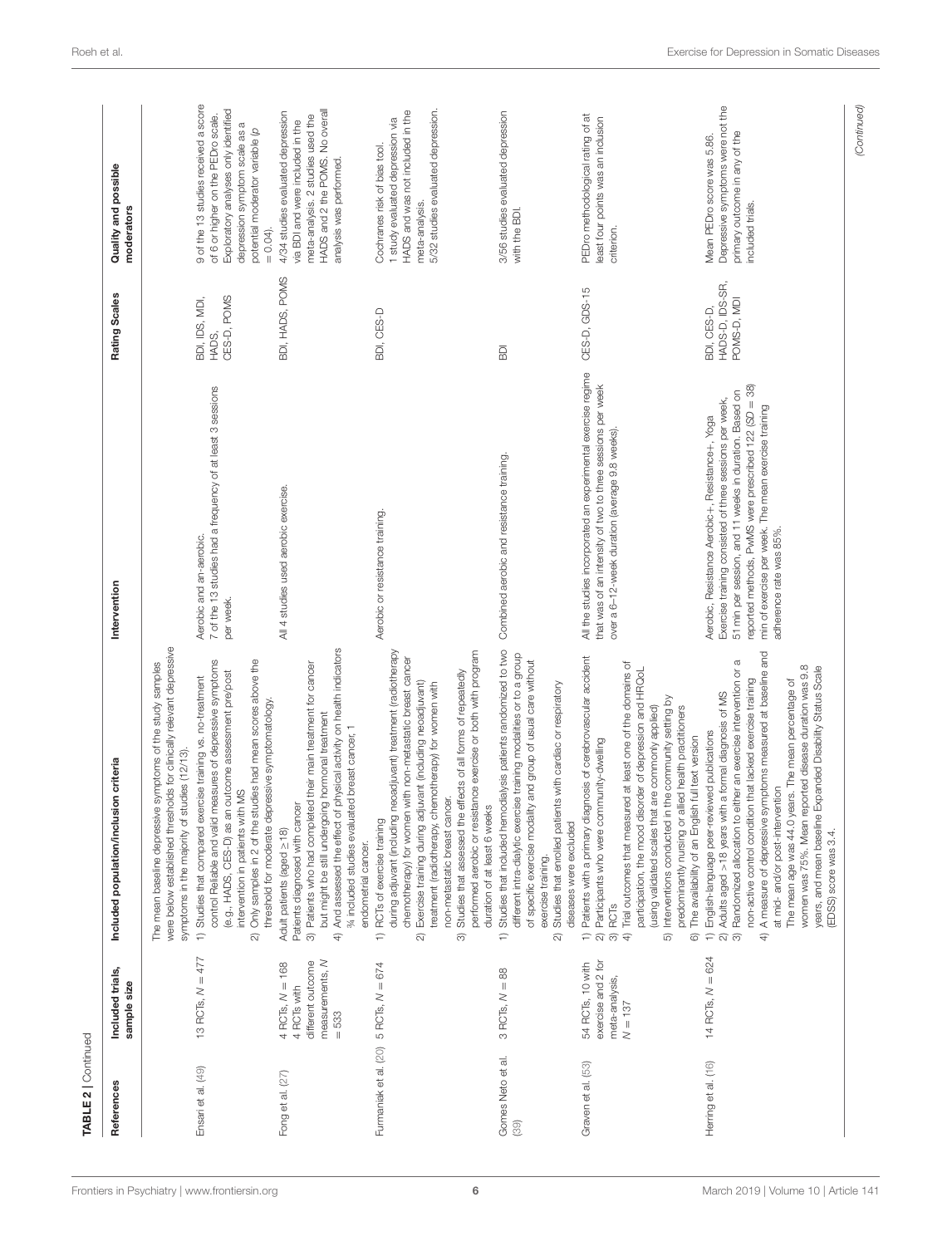|                       |                                 |                                                                                                                                                                                                                                                                                                                                                                                                                                                                                                                                                                                                                                  |                                                                                                                                                                                                                                                                                                                |                          | moderators                                                                                                                                                                                                                                                                                                                              |
|-----------------------|---------------------------------|----------------------------------------------------------------------------------------------------------------------------------------------------------------------------------------------------------------------------------------------------------------------------------------------------------------------------------------------------------------------------------------------------------------------------------------------------------------------------------------------------------------------------------------------------------------------------------------------------------------------------------|----------------------------------------------------------------------------------------------------------------------------------------------------------------------------------------------------------------------------------------------------------------------------------------------------------------|--------------------------|-----------------------------------------------------------------------------------------------------------------------------------------------------------------------------------------------------------------------------------------------------------------------------------------------------------------------------------------|
| Langhorst et al. (41) | $= 306$<br>6 RCTs, N            | 3) Patients diagnosed with FMS on recognized criteria, of any age<br>least one key domain of FMS (pain,<br>sleep, fatigue), health-related quality of life (HRQOL) and<br>Studies with meditative movement therapies<br>4) Studies should assess at<br>depression<br><b>RCT<sub>S</sub></b><br>$\widehat{\phantom{a}}$                                                                                                                                                                                                                                                                                                           | In the whole review (7 studies), the number of sessions was<br>12 (8-24). The total treatment time was 18 (6-48) h.<br>Tai Chi and/or Yoga, and/or Qi Gong.                                                                                                                                                    | BDI, CES-D, CDI          | Publication bias was assessed by<br>6/7 studies evaluated depression.<br>Egger's intercept test and Begg's<br>significance level $\rho < 0.05$<br>rank correlation test at the                                                                                                                                                          |
| Liang et al. (43)     | 3 RCTs/quasi-RCTs,<br>$N = 121$ | 1) Adults diagnosed by a rheumatologist as having AS (ankylosing<br>which at least one of the groups received home-based exercise<br>Quasi-randomized and randomized controlled trials (RCT), in<br>Participants > 18 years<br>spondylitis)<br>therapy<br>$\widehat{\infty}$ $\widehat{\infty}$                                                                                                                                                                                                                                                                                                                                  | Home-based exercise program including muscle relaxation,<br>range of motion exercises of coxofemoral joints, stretching<br>flexibility exercises for cervical, thoracic and lumbar spine,<br>straight posture, and respiratory exercises.<br>groups, muscular strengthening,<br>exercises for the major muscle | 6DI                      | The outcome from the funnel shows<br>asymmetry, thereby indicating that<br>publication bias in all the literature.<br>publication bias possibly exists in<br>3/6 trials investigated depression.<br>analysis of all included studies (6)<br>The research team performed an<br>using a funnel plot to determine<br>the included studies. |
| Lin et al. (29)       | $8$ RCTs, $N = 519$             | ects of yoga for patients with breast<br>reduction) on psychological health, quality of life, and physical<br>lymphoma, and 1 for mixed cancer<br>Examination of yoga or MBSR (mindfulness based stress<br>1) Randomized control trial design<br>health of cancer patients<br>6 studies assessed the eff<br>cancer, 1 for patients with<br>population.<br>$\widehat{\infty}$                                                                                                                                                                                                                                                     | The style of yoga used and the duration and frequency of the HADS, CES-D,<br>Intervention duration ranged from 6 to 24 weeks.<br>yoga sessions varied among all studies.                                                                                                                                       | POMS SCL-90-R            | 8/10 studies evaluated depressive<br>symptoms. Of the 10 studies, the<br>PEDro scores ranged from 4 to 7.                                                                                                                                                                                                                               |
| Lin et al. (28)       | $2$ RCTs, $N = 39$              | cancer (i.e., cancers of the vulva, vagina, cervix, uterus, ovary,<br>Patients of any age, diagnosed with any type of gynecological<br>The mean age of the participants across all studies (7) ranged<br>studies including an intervention with any type of exercise<br>fallopian tube and placenta), at any stage of their illness<br>component (i.e., aerobic training, muscle strengthening,<br>stretching exercises or education regarding exercise)<br>Randomized controlled trials (RCTs) published in a<br>from 52.1 to 63.9 years.<br>peer-reviewed journal<br>$\Rightarrow$<br>$\widehat{\infty}$<br>$\widehat{\infty}$ | The length of interventions ranged from 5 days to 6 months.<br>guidelines of at least 30 min of physical activity on 5 days<br>Participants were coached to meet the physical activity<br>per week.                                                                                                            | BDI, BDI-II              | (standard deviation 1.5) out of 10<br>for the whole analysis (7 studies).<br>The mean PEDro score was 5.3<br>2 of the 7 studies assessed<br>depressive symptoms.                                                                                                                                                                        |
| Liu et al. (35)       | 2 RCTs/CCTs,<br>$N = 84$        | Thai Chi Intervention, no limits were imposed on type, duration,<br>disease stage and severity. Eligible CHD diagnoses included<br>procedure (coronary artery bypass grafting or percutaneous<br>1) Patients with CHD (coronary heart disease), regardless of<br>myocardial infarction (MI), angina or a revascularization<br>frequency, length or intensity of the Tai Chi intervention.<br>3) RCTs, non-randomized controlled clinical trials (CCTs)<br>4) Articles published in English or Chinese<br>coronary intervention)<br>ন                                                                                             | Thai Chi groups, duration of 3 months and 2-5 sessions per<br>week.                                                                                                                                                                                                                                            | SDS                      | 2/11 studies evaluated depressive<br>symptoms. The two studies were<br>rated as 'moderate' regarding<br>global quality.                                                                                                                                                                                                                 |
| Newby et al. (31)     | $4$ RCTs, $N = 466$             | Comparison of any intervention to treat depression in patients<br>a case of Diagnostic and Statistical<br>Entry criteria for depressive scores did not have to be severe<br>disorder (clinical depression)<br>enough to be considered<br>Manual major depressive<br>with prostate cancer<br>1) RCT <sub>S</sub><br>$\widehat{\infty}$<br>$\widehat{\infty}$                                                                                                                                                                                                                                                                      | For most studies, the intervention was 6-9 weeks. Precise<br>exercise regimen was not stated.                                                                                                                                                                                                                  | CES-D, HADS,<br>GDS, BDI | Overall quality was fair (3 studies) to<br>4/9 studies evaluated depression.<br>poor (1 study)                                                                                                                                                                                                                                          |

TABLE 2 | Continued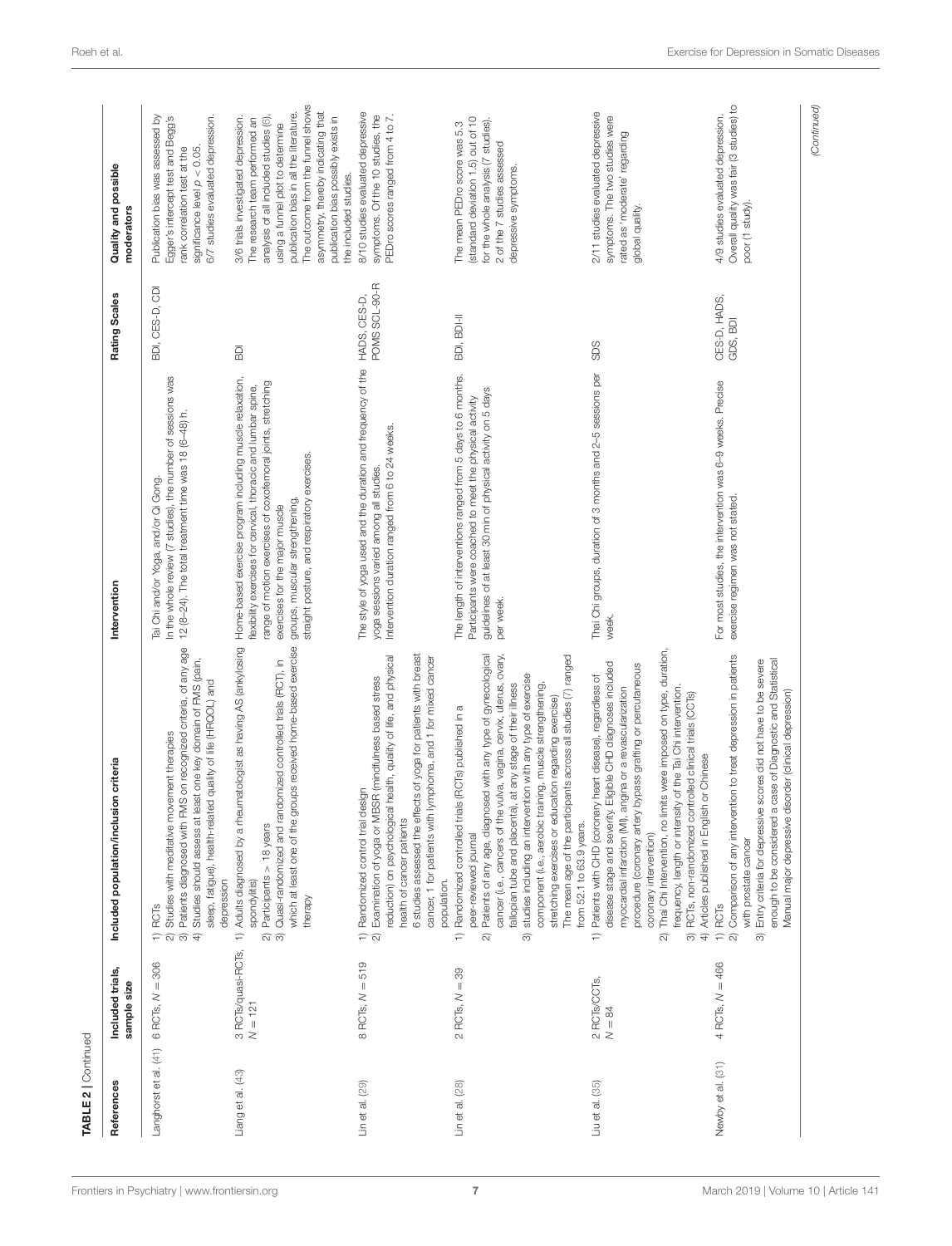| References            | Included trials,                                                                         | Included population/inclusion criteria                                                                                                                                                                                                                                                                                                                                                                                                                                                                                                                                                                               | Intervention                                                                                                                                                                                                                                                                                                                                                                                                                                                                        | Rating Scales                                                                                             | Quality and possible                                                                                                                                                                                                                                                                           |
|-----------------------|------------------------------------------------------------------------------------------|----------------------------------------------------------------------------------------------------------------------------------------------------------------------------------------------------------------------------------------------------------------------------------------------------------------------------------------------------------------------------------------------------------------------------------------------------------------------------------------------------------------------------------------------------------------------------------------------------------------------|-------------------------------------------------------------------------------------------------------------------------------------------------------------------------------------------------------------------------------------------------------------------------------------------------------------------------------------------------------------------------------------------------------------------------------------------------------------------------------------|-----------------------------------------------------------------------------------------------------------|------------------------------------------------------------------------------------------------------------------------------------------------------------------------------------------------------------------------------------------------------------------------------------------------|
|                       | sample size                                                                              |                                                                                                                                                                                                                                                                                                                                                                                                                                                                                                                                                                                                                      |                                                                                                                                                                                                                                                                                                                                                                                                                                                                                     |                                                                                                           | moderators                                                                                                                                                                                                                                                                                     |
| O'Brien et al. (47)   | $= 65$<br>2 RCTs, N                                                                      | times/week, at least 20 min per session for at least 4 weeks<br>aerobic exercise intervention performed at least three<br>RCTs with human participants who were HIV positive<br>a randomized controlled comparison group<br>older<br>adults 18 years of age or<br>$\widehat{\infty}$<br>₽<br>$\widehat{\infty}$<br>$\widehat{+}$                                                                                                                                                                                                                                                                                     | aerobic interventions performed at least three times per week<br>not limited to walking, jogging, cycling, rowing, stair stepping,<br>for at least 4 weeks. Aerobic interventions included but were<br>and swimming. Interventions may or may not have been<br>Aerobic exercise was defined as a regimen containing<br>supervised.                                                                                                                                                  | <b>POMS</b>                                                                                               | via POMS and were included in the<br>2/10 studies evaluated depression<br>meta-analysis.                                                                                                                                                                                                       |
| O'Dwyer et al. (44)   | $3$ RCTs, $N = 75$                                                                       | comparing an exercise-based intervention to another treatment<br>4) studies comparing exercise to no intervention controls, studies<br>comparing different exercise or physical activity protocols (e.g.,<br>studies with participants under 18 years of age were excluded<br>diagnosed with SLE by established<br>1) Quasi-randomized and randomized controlled trials in SLE<br>aerobic exercise vs. strengthening exercise), and studies<br>(systemic lupus erythematodes) comparing at least one<br>exercise group to controls<br>approach (e.g., relaxation)<br>Studies evaluating adults<br>criteria<br>6<br>ন | Exercise-based interventions comprised one or more of the<br>resistance training, or aerobic exercise. 3-6 weeks of<br>following components: range of motion (stretching),<br>duration and 2-3 sessions/week.                                                                                                                                                                                                                                                                       | $\overline{\mathsf{B}}$                                                                                   | Overall risk of bias of these studies<br>was unclear.                                                                                                                                                                                                                                          |
| Patsou et al. (21)    | 14 RCTs, $N = 1.701$                                                                     | The median age of the included breast cancer survivors was 52<br>3) Participants were adult women diagnosed with breast cancer<br>years. In all studies, women had been diagnosed with 0-Illc<br>Included an intervention program involving physical activity<br>Randomized controlled trial (experimental) design<br>based on mammography and biopsy<br>Results for depression outcomes<br>Published in 2011 and beyond<br>stage breast cancer.<br>1) Written in English<br>$\widehat{\mathcal{N}}$<br>$\widehat{\mathcal{F}}$<br><b>คิ</b> คิ                                                                      | The reported exercise frequency was 2-3 sessions per week<br>rates, while adherence rates, when reported, varied from 70<br>Aerobic, resistance, aerobic and resistance, yoga exercises<br>for the majority of the studies, while duration varied from 30<br>to 90 min per session and weekly exercise duration ranged<br>The length of the interventions ranged from 6 to 52 weeks.<br>All studies had over 80% up to as high as 99% retention<br>from 90 to 270 min.<br>to 92.7%. | HADS, CES-D,<br>BDI-II, POMS                                                                              | psychosocial/psychological outcome.<br>depression was included either as<br>study, while in three more studies,<br>Depression was the sole primary<br>studies was $6.1 \pm 2$ , indicating<br>outcome measure in only one<br>The mean PEDro score of the<br>primary or not as<br>High quality. |
| Perry et al. (54)     | $= 188$<br>non-RCTs, N<br>2 RCTs/7                                                       | Participants aged 18 or older and have sustained a TBI<br>physical exercise<br>Depression-related outcome measure<br>Interventions must utilize<br>(traumatic brain injury)<br>ର ଜ<br>₽                                                                                                                                                                                                                                                                                                                                                                                                                              | including treadmill, exercise bike and swimming, one study<br>between 8 and 12 weeks, apart from one study which had<br>used a walking intervention. The intervention length was<br>Eight out of the nine studies had an aerobic intervention<br>just two sessions, 1 week apart                                                                                                                                                                                                    | POMS, BRUMS,<br>CES-D, HADS<br>BDI, HAM-D,                                                                | non-randomized, no PEDro scores<br>Majority of included trials was<br>provided.                                                                                                                                                                                                                |
| Samartzis et al. (36) | $9$ RC <sub>I</sub> s $(+ 4$ RC <sub>IS</sub><br>comparison)<br>$N = 3.425$<br>with SSRI | Both groups were evaluated for depression before and after the<br>An experimental CHF patient group, and a CHF patient group<br>intervention, by using psychometric instruments<br>as controls that received standard care<br>Patients were randomly allocated<br>data were published<br>$\Rightarrow$<br>$\widehat{\mathrm{f}}$<br>ର ଚ                                                                                                                                                                                                                                                                              | Home and hospital exercise training interventions.                                                                                                                                                                                                                                                                                                                                                                                                                                  | HAM-D, BDI-II, BDI,<br>MADRS, GDS,<br><b>MAACL</b>                                                        | A trend for superiority of hospital-<br>No PEDro scores provided.<br>based exercise training for<br>depression was noted.                                                                                                                                                                      |
| Singh et al. (22)     | 14 RCTs, $N = 1005$                                                                      | 1) RCTs in which at least 50% of the sample was diagnosed with Aerobic exercise, resistance exercise, combined,<br>provided, mode of intervention delivery, intervention duration or<br>Median recruitment rate was 56% (1-96%), 15 withdrawal rate<br>was 10% (0-41%) and adherence rate was 82% (44-99%).<br>Trials were eligible regardless of the level of supervision<br>Stage II+ breast cancer<br>Exercise trials<br>intensity.<br>ର ଡ                                                                                                                                                                        |                                                                                                                                                                                                                                                                                                                                                                                                                                                                                     | Climacteric Scale,<br>CES-D, Greene<br><b>BDI, Functional</b><br>POMS, HADS,<br>Living Index of<br>Cancer | 14/61 trials evaluated depression.<br>quality" according to the PEDro<br>38/61 trials were rated as "high<br>score.                                                                                                                                                                            |

[Frontiers in Psychiatry](https://www.frontiersin.org/journals/psychiatry)| [www.frontiersin.org](https://www.frontiersin.org) **8 8** [March 2019 | Volume 10 | Article 141](https://www.frontiersin.org/journals/psychiatry#articles)

TABLE 2 | Continued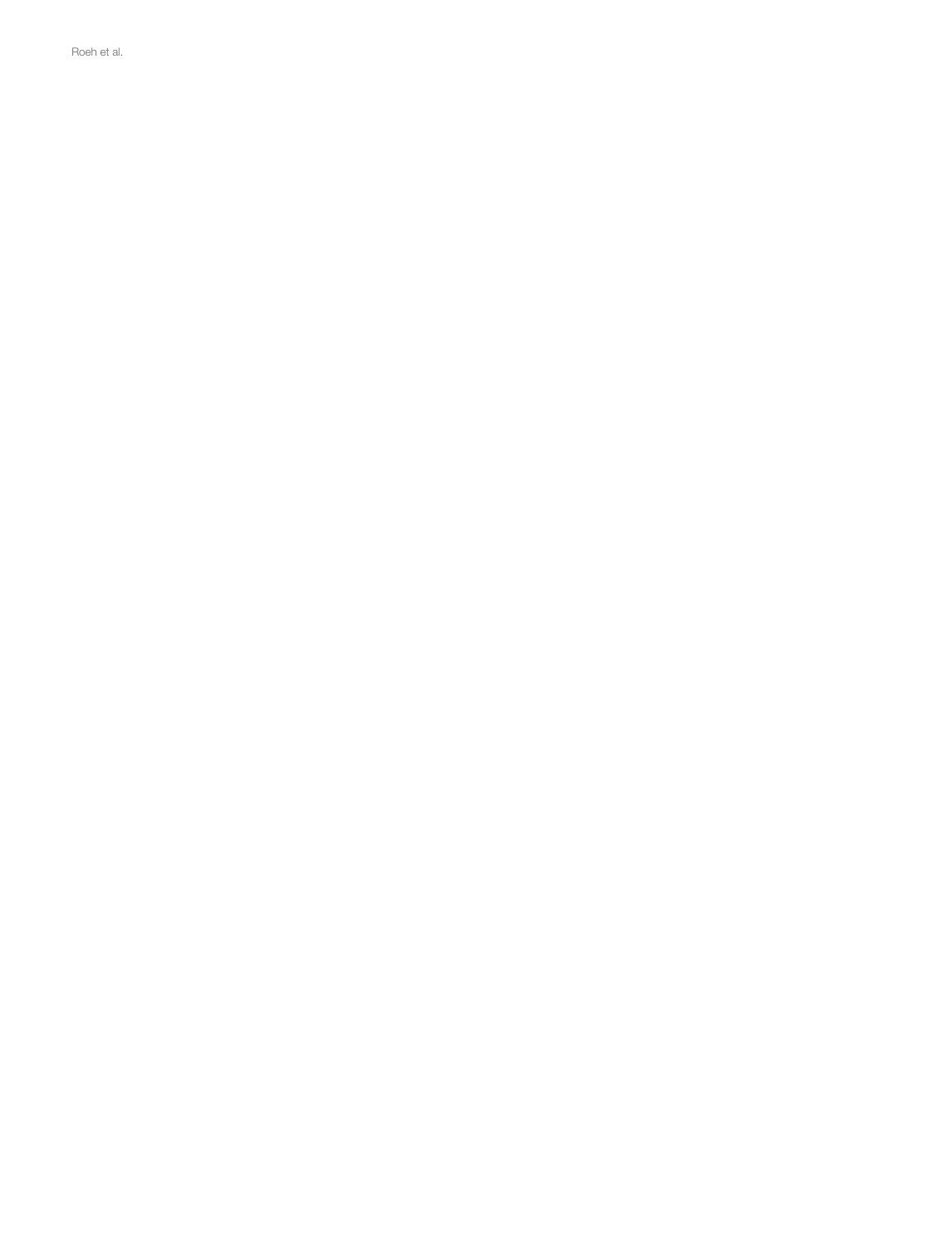| $= 245$<br>$7$ RCTs, $N = 783$<br>4 RCTs, N<br>Wayne et al. (30)<br>Wang et al. (34) |                                                                                                                                                                                                                                                                                                                                                                                                                                                                                                                                                                                   |                                                                                                                                                                                                           |                                               | moderators                                                                                                                                                                                                                       |
|--------------------------------------------------------------------------------------|-----------------------------------------------------------------------------------------------------------------------------------------------------------------------------------------------------------------------------------------------------------------------------------------------------------------------------------------------------------------------------------------------------------------------------------------------------------------------------------------------------------------------------------------------------------------------------------|-----------------------------------------------------------------------------------------------------------------------------------------------------------------------------------------------------------|-----------------------------------------------|----------------------------------------------------------------------------------------------------------------------------------------------------------------------------------------------------------------------------------|
|                                                                                      | Patients with CVD including ischemic heart disease or coronary<br>exercises), that received usual care, or<br>artery disease, cerebrovascular disease, diseases of the aorta<br>qigong, baduanjin) with a control group that performed other<br>Articles that compared an intervention group (e.g., tai chi,<br>and arteries, and peripheral vascular disease<br>intervention.<br>that did not undergo any<br>exercises (egg, strength<br>1) Published RCTs<br>$\overline{a}$<br>$\widehat{\infty}$                                                                               | Thai Chi, aerobic exercise. Duration of the intervention<br>between 5 and 12 weeks.                                                                                                                       | HAMD, POMS                                    | 4/35 studies evaluated depression.<br>A low risk of incomplete outcome<br>bias was reported in 31 articles<br>(88.5%), whereas a low risk of<br>selective reporting bias was<br>reported in most articles<br>$(n = 28, 73.6\%).$ |
|                                                                                      | Most studies evaluated breast cancer patients. Other cancers<br>cancer was the primary disease and Tai Chi and/or Qigong<br>included ovary, lung, gastrointestinal and colorectal cancer.<br>non-randomized controlled studies, and prospective<br>Randomized controlled trials (RCTs), prospective<br>non-controlled studies published in English<br>were the primary interventions<br>$\Rightarrow$<br>ন                                                                                                                                                                        | Intervention duration between 6 and 12 weeks.                                                                                                                                                             | POMS, CES-D, BDI,<br>HADS, BSI-18,<br>DASS-21 | Quality of RCTs indicated an overall<br>7/15 studies evaluated depression.<br>low to high risk of bias<br>For the 7 RCTs.                                                                                                        |
| $2$ RCTs, $N = 124$<br>Ying et al. (33)                                              | All participants were adult men and the diagnoses of prostate<br>cancer were based on pathology reports and staging studies<br>The patients had minimum lifestyle intervention duration of 6<br>3) Lifestyle interventions contain dietary advices, aerobic and<br>The participants all underwent ADT (androgen deprivation<br>hypertension, cardiovascular disease and unstable bony<br>Exclusion criteria: Men with diabetes, uncontrolled<br>resistance exercises, and physical activity<br>therapy) for at least 3 months<br>metastases.<br>weeks<br>$\Rightarrow$<br>ন<br>€  | Duration between 12 and 24 weeks.<br>Aerobic and resistance exercise.                                                                                                                                     | $\frac{\alpha}{2}$                            | 2/11 RCTs evaluated depression.<br>Jadad scores between 3 and 5.                                                                                                                                                                 |
| $8$ RCTs, $N = 751$<br>$Zhu$ et al. $(23)$                                           | 4) Evaluated the effects of exercise in breast cancer patients<br>exercise intervention group with control group (usual care,<br>Adopted a randomized controlled trial design, comparing<br>Included adults diagnosed with breast cancer<br>level, or waitlist)<br>maintain current activity<br>English language<br>$\widehat{\phantom{a}}$<br>$\widehat{\infty}$                                                                                                                                                                                                                 | Duration in the whole study (n = 33) between 5 weeks and<br>The main types of exercise interventions reported in this<br>meta-analysis were aerobic, resistance, and stretching<br>6 months.<br>exercises | $\frac{\alpha}{2}$                            | 8/33 studies evaluated depression.<br>assessment of quality, the studies<br>were heterogenous in the level<br>Delphi criteria were used for<br>of quality.                                                                       |
| $3$ RCTs, $N = 128$<br>$Z$ hou et al. $(45)$                                         | Intervention: an exercise component, regardless of the type of<br>participants with a diagnosis of AL [either acute myelocytic<br>standard care with no exercise<br>undergoing induction therapy or post-remission therapy<br>leukemia (AML) or acute lymphoblastic leukemia (ALL)]<br>Study design: a randomized controlled trial (RCT) or a<br>Outcome measures including depression<br>quasi-experimental design trial<br>Comparison intervention:<br>intervention or instruction<br>exercise<br>$\Rightarrow$<br>$\widehat{\infty}$<br>$\bigoplus$<br>ಣ<br>$\widehat{\omega}$ | Aerobic exercise, mixed-modality exercise. Duration was<br>reported for 2 of the studies with 3-12 weeks.                                                                                                 | <b>HADS</b>                                   | 3/9 studies evaluated depression.<br>Risk of bias was heterogenous.                                                                                                                                                              |

TABLE 2 | Continued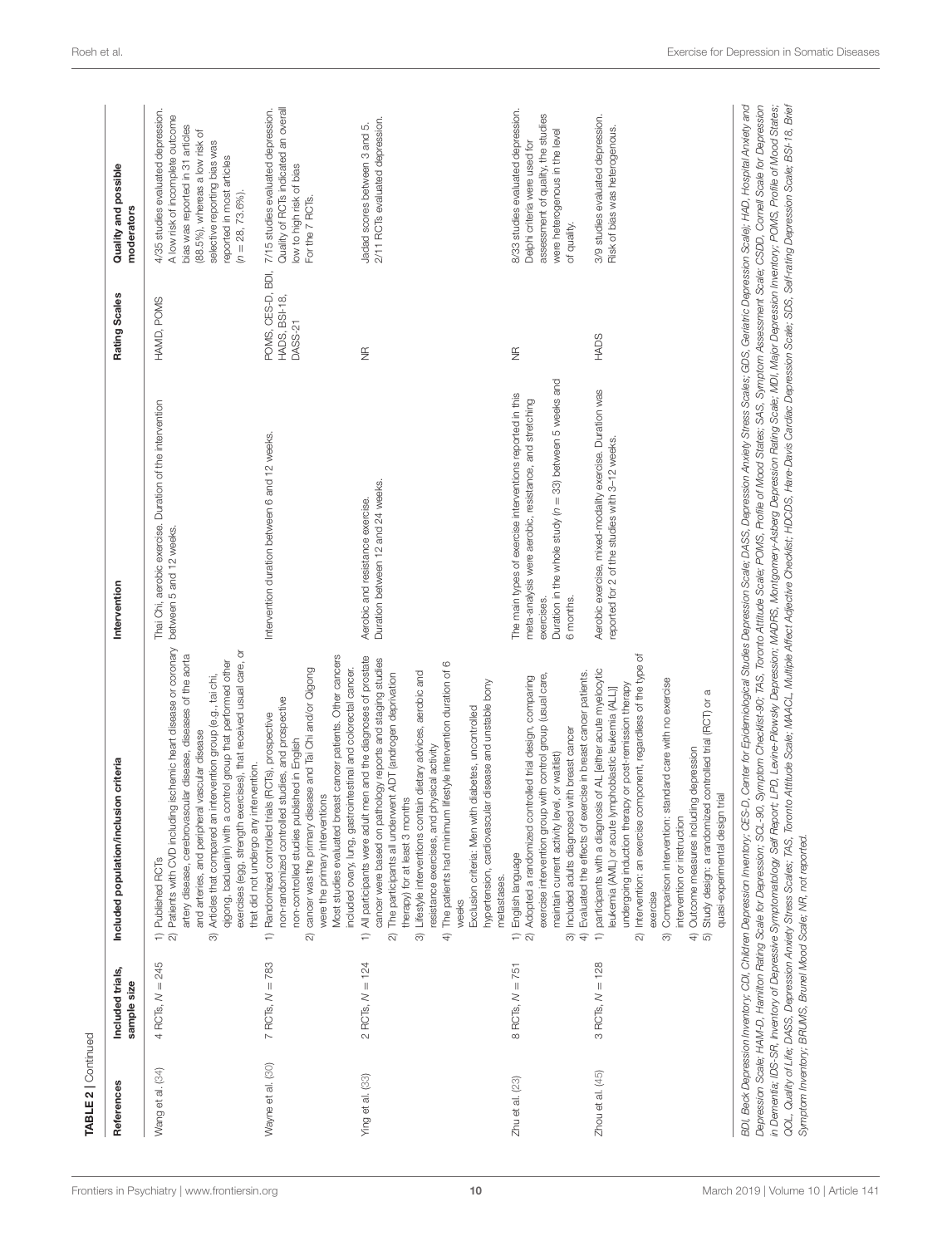### <span id="page-10-0"></span>TABLE 3 | Outcomes of the included meta-analyses.

| References             | <b>Results/Main Outcomes</b>                                                                                                                                                                                                                                                                                                                                                                                                                                                                                                                                            |
|------------------------|-------------------------------------------------------------------------------------------------------------------------------------------------------------------------------------------------------------------------------------------------------------------------------------------------------------------------------------------------------------------------------------------------------------------------------------------------------------------------------------------------------------------------------------------------------------------------|
| Adamson et al. (50)    | Results from the meta-analysis yielded a small but statistically significant effect of 0.28 for depression reduction overall (SE = $0.07$ ; 95%<br>CI: 0.15 to 0.41; $p = 0.00$ ).<br>The effect of exercise on depression is slightly larger (0.36) in the MS studies compared with the other studies (0.20), but this difference<br>was not statistically significant.                                                                                                                                                                                                |
| Bergenthal et al. (46) | The pooled result of three trials ( $N = 249$ ) for depression shows a statistically significant benefit for the exercise arm (SMD = 0.25; 95%<br>CI: $-0.00$ to 0.50; $p = 0.05$ ).                                                                                                                                                                                                                                                                                                                                                                                    |
| Brown et al. (24)      | Exercise provided a small overall reduction in depressive symptoms compared to standard care among all types of cancer ds $= -0.13$ ,<br>95% CI: -0.26 to -0.01).<br>Collectively, the 40 effect sizes lacked homogeneity $l^2 = 55\%$ , 95% CI: 35 to 68, $p < 0.001$ .<br>Subgroup analysis by cancer type revealed significant reductions in depressive symptoms among breast cancer survivors $d = -0.17$ ,<br>95% CI: -0.32 to -0.02, but no significant difference in depressive symptoms among prostate, leukemia, lymphoma, and colorectal<br>cancer survivors. |
| Buffart et al. (25)    | After excluding outliers, yoga resulted in significant large reductions in depression ( $d = -0.69$ ; 95% CI: 1.02 to $-0.37$ ).                                                                                                                                                                                                                                                                                                                                                                                                                                        |
| Carayol et al. (17)    | Exercise resulted in an improvement of depressive symptoms ( $d = -0.275$ , 95% CI: -0.457 to -0.094, $p = 0.003$ ). $l^2 = 39\%$ ( $p = 0.09$ ).                                                                                                                                                                                                                                                                                                                                                                                                                       |
| Chung et al. (38)      | Exercise improved depressive symptoms ( $d = -1.233$ , SE = 0.482, 95% CI: -2.177 to -0.289, $p = 0.010$ ).<br>Heterogeneity: $\chi^2 = 23.80, \rho < 0.001$ ; $l^2 = 87.40\%$                                                                                                                                                                                                                                                                                                                                                                                          |
| Craft et al. (26)      | Mean ES of (-0.22, 95% CI: -0.43 to -0.009; $p = 0.04$ ) under a random effects model, when comparing exercise interventions to<br>control groups.                                                                                                                                                                                                                                                                                                                                                                                                                      |
| Cramer et al. (19)     | Evidence for large short-term effects were found for depression (SMD = $-1.59$ , 95% CI: $-2.68$ to $-0.51$ ; $p < 0.01$ ).<br>Heterogeneity: Chi <sup>2</sup> = 84.03, df = 5 ( $p < 0.00001$ ); $l^2 = 94\%$<br>Long-term effects (2 studies, $N = 43$ ) of up to 24 weeks did not show significant results.                                                                                                                                                                                                                                                          |
| Cramer et al. (18)     | Comparison of yoga vs. no therapy: Yoga did not appear to reduce depression (pooled SMD = $-0.13$ , 95% CI $-0.31$ to 0.05; seven<br>studies, 496 participants; low-quality evidence).<br>Comparison of yoga vs. psychosocial/educational interventions provided moderate-quality evidence indicating that yoga can reduce<br>depression (pooled SMD $=$ -2.29, 95% CI: -3.97 to -0.61; 4 studies, 226 participants).                                                                                                                                                   |
| Dalgas et al. (48)     | In summary the meta-analysis indicated a small beneficial effect of exercise on depressive symptoms in people with MS. The SMD across<br>studies was $(g = -0.37, 95\% \text{ Cl}$ : $-0.56$ to $-0.17$ ).                                                                                                                                                                                                                                                                                                                                                              |
| Eng and Reime (52)     | Overall, physical exercise resulted in less depressive symptoms over 13 studies involving 1022 patients (SMD = -0.13, 95% CI: -0.26 to<br>$-0.01$ , $l^2 = 6\%$ , $p = 0.03$ ) with low heterogeneity.<br>Ten studies evaluated the effect on depressive symptoms after a period of time had elapsed following the exercise sessions (range from<br>10 weeks to 9 months). Physical exercise did not change depressive symptoms over these 10 follow-up studies involving 889 patients<br>(SMD = -0.04, 95% CI: -0.17 to 0.09, $l^2 = 1\%$ , $p = 0.53$ ).              |
| Ensari et al. (49)     | The weighted mean ES was small, but statistically significant $(g = 0.36, SE = 0.09, 95\%$ Cl: 0.18 to 0.54, $Z = 3.92$ , $p < 0.001$ ), indicating<br>the exercise training resulted in an improvement in depressive symptoms compared to control.                                                                                                                                                                                                                                                                                                                     |
| Fong et al. (27)       | Measured by the Beck depression inventory, physical activity was associated with reduced depression (-4.1, 95% CI: -6.5 to -1.8; p <<br>0.01) in survivors of mixed types of cancer.<br>Four other studies in the sample used the HADS (two) or POMS (two). The results for HADS were (-0.5, 95%CI: -2.8 to 1.7, $p = 0.64$<br>and for POMS $-7.5$ , 95 CI: $-16.0$ to 1.0, $p = 0.09$ ).                                                                                                                                                                               |
| Furmaniak et al. (20)  | Exercise may lead to little or no improvement in depression (SMD = $-0.15$ , 95% CI: $-0.30$ to 0.01, test for overall effect: $Z = 1.86$ ;<br>$p = 0.062$ ).<br>Heterogeneity: Tau <sup>2</sup> = 0.0; Chi <sup>2</sup> = 3.73, df = 5; $p = 0.59$ ; $l^2 = 0.0\%$ .                                                                                                                                                                                                                                                                                                   |
| Gomes Neto et al. (39) | Exercise lead to a reduction in depression symptoms (-7.32; 95% CI: -9.31 to -5.33). Test for overall effect size $Z = 7.21$ , $p < 0.00001$ .                                                                                                                                                                                                                                                                                                                                                                                                                          |
| Graven et al. (53)     | When the data from the two studies was pooled; (SMD = $-2.03$ , 95% CI: $-3.22$ to $-0.85$ ) immediately after the intervention phase (note,<br>different time points were used in the two studies for the follow-up assessment).                                                                                                                                                                                                                                                                                                                                       |
| Herring et al. (16)    | Exercise training significantly reduced depressive symptoms by a heterogeneous mean effect of 0.55 (95% CI: 0.31 to 0.78, $p < 0.001$ ).<br>A significant improvement in fatigue ( $\beta = 0.37$ , $Z = 2.21$ , $p \le 0.03$ ) accounted for significant variation in the overall effect of exercise on<br>depressive symptoms.                                                                                                                                                                                                                                        |
| Langhorst et al. (41)  | Meditative movement therapies improved depressive symptoms (SMD = -0.49, 95% CI: -0.76 to -0.22, $p = 0.0004$ Heterogeneity<br>$l^2 = 27\%$ ; Tau <sup>2</sup> = 0.03).<br>2 studies evaluated the follow-up ( $N = 132$ ), with no significant improvement of depressive symptoms.<br>In subgroup analyses, only Yoga yielded significant effects on depression at final treatment.                                                                                                                                                                                    |
| Liang et al. $(43)$    | A statistically significant difference was observed (MD = $-2.31$ , 95% CI: $-3.33$ to $-1.30$ , p = 0.001), which indicated that home-based<br>exercise interventionsreduced the depression scores, compared to the control groups.<br>No significant heterogeneity between home-based exercise groups and control groups ( $p = 0.24$ , $l^2 = 30\%$ ).                                                                                                                                                                                                               |
| Lin et al. (29)        | Improvement of depressive symptoms (-0.95, 95% CI: $-1.55$ to -0.36, test for overall effect: $Z = 3.15$ , $p = 0.002$ ).<br>Heterogeneity: $\tau^2 = 0.63$ , $\chi^2 = 66.81$ , df = 7, $p < 0.00001$ ); $l^2 = 90\%$ .                                                                                                                                                                                                                                                                                                                                                |
| Lin et al. (28)        | No significant effects were found for depression and health-related quality of life. (No SMD or CI provided)                                                                                                                                                                                                                                                                                                                                                                                                                                                            |

(Continued)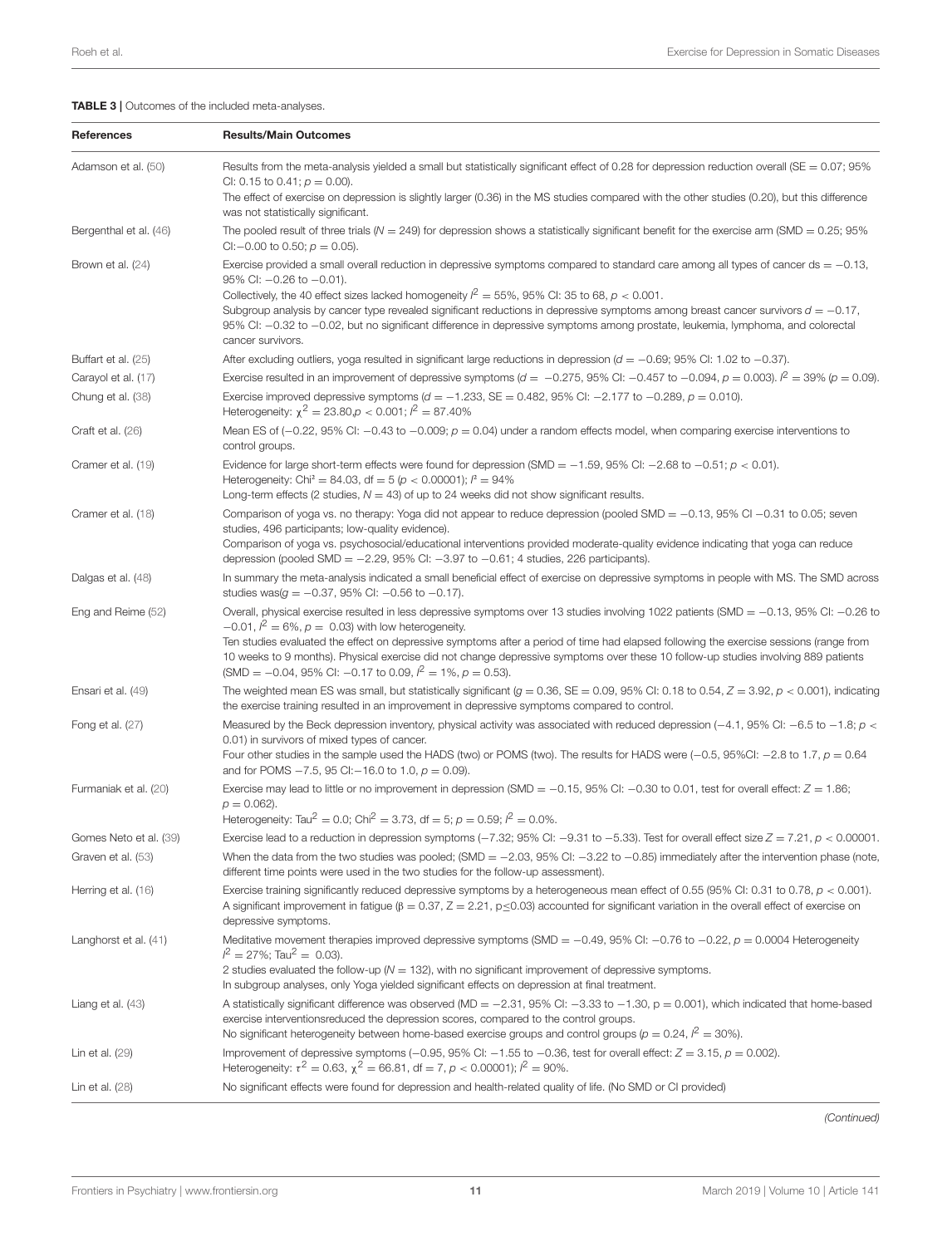#### TABLE 3 | Continued

| References             | <b>Results/Main Outcomes</b>                                                                                                                                                                                                                                                                                                                                                                                                                                                                                                            |
|------------------------|-----------------------------------------------------------------------------------------------------------------------------------------------------------------------------------------------------------------------------------------------------------------------------------------------------------------------------------------------------------------------------------------------------------------------------------------------------------------------------------------------------------------------------------------|
| Liu et al. (35)        | The Thai Chi group had a significantly lower level of depression (SMD 9.42, 95% CI: 13.59 to 5.26, $p < 0.001$ , $l^2 = 81\%$ , $N = 168$ )<br>compared with the non-active control groups.                                                                                                                                                                                                                                                                                                                                             |
| Newby et al. (31)      | Exercise interventions significantly reduced depressive symptoms (Point estimate $-0.961$ , SE = 0.319, CI 95% $-1.585$ to $-0.337$ ,<br>$Z = -3.017$ , $p = 0.003$ ).                                                                                                                                                                                                                                                                                                                                                                  |
| O'Brien et al. (47)    | One meta-analysis was performed and demonstrated a significant improvement in the depression-dejection subscale of the Profile of<br>Mood States Scale (POMS) by a reduction of 7.68 points for participants in the aerobic exercise intervention group compared with the<br>non-exercising control group (95% CI: -13.47 to -1.90, $p = 0.009$ , $l^2 = 94\%$ , $p < 0.0001$ ).                                                                                                                                                        |
| O'Dwyer et al. (44)    | A meta-analysis including three studies found significantly lower depression scores in the exercise groups compared to controls<br>(SMD = -0.40 SD; 95% CI: -0.71 to -0.09, test for overall effect size $Z = 2.54$ , $p = 0.01$ ).                                                                                                                                                                                                                                                                                                     |
| Patsou et al. (21)     | Reduction in depressive symptoms showed a small to moderate effect of depressive symptoms in favor of the exercise $g = -0.38$ (95%)<br>CI -0.89 to 0.13, $p = 0.14$ ).<br>With regard to the type of the exercise intervention, aerobic interventions yielded a large and significant effect on depression at the last<br>follow-up (3–6 months) measurement compared with the control groups ( $q = -1.23$ , 95% CI: -1.97 to -0.49, $p = 0.001$ ).                                                                                   |
| Perry et al. (54)      | This represents a statistically significant, positive small to medium overall effect size of physical exercise to reduce depressive symptoms in<br>people following TBI (SMC = $0.48$ , 95% CI = $0.16$ to 0.81).<br>Tests of heterogeneity were significant ( $p < 0.01$ ), confirming that heterogeneity was present amongst the studies included in the analysis.                                                                                                                                                                    |
| Samartzis et al. (36)  | Interventions using exercise training appeared more effective compared to usual care (SMD = 0.391, 95% CI: 0.213 to 0.569). There was<br>a trend for SSRI superiority compared to exercise training for improving depression ( $Q = 3.257$ , df $= 1$ , $p = 0.071$ ).                                                                                                                                                                                                                                                                  |
| Singh et al. (22)      | Large effect in favor of exercise SMD = 0.66, 95%, CI: 0.52 to 0.80, $p < 0.01$ , $l^2 = 90\%$ ; high heterogeneity.<br>Intervention duration had an effect on depression ( $\chi^2 = 7.93$ , df = 1, $p < 0.01$ ), with interventions lasting longer than 12 weeks producing<br>a large effect (SMD = $0.84$ , 95% CI: 0.65 to 1.03, $p < 0.01$ ) and interventions lasting 12 weeks or less having a moderate effect<br>(SMD = 0.44, 95% CI: 0.23 to 0.65, $p < 0.01$ ).                                                              |
| Song et al. (51)       | A fixed-effect model indicated that TCQ significantly reduced depression scores compared to control groups, with an overall medium<br>effect size $(g = -0.457, 95\%$ Cl: -0.795 to -0.118, $p = 0.008$ ). Q- value $(p = 0.739)$ and $l^2$ (0%) indicated limited heterogeneity.                                                                                                                                                                                                                                                       |
| Song et al. (40)       | Exercise training was able to reduce depression in HD patients (SMD = -0.95, 95% CI: $-1.18$ to $-0.73$ ; $Z = 8.33$ , $\rho < 0.00001$ ).                                                                                                                                                                                                                                                                                                                                                                                              |
| Sosa-Reina et al. (42) | There is strong evidence from intention-to-treat and per protocol analysis that exercise reduces symptoms of depression (-0.40, 95% CI:<br>$-0.55$ to $-0.24$ ; $p < 0.001$ ). Values of Cohen's g suggested that exercise had a small effect on symptoms of depression.                                                                                                                                                                                                                                                                |
| Tu et al. (37)         | Strong evidence of a decrease in the symptoms of depression with exercise (SMD $-0.38$ , 95% CI: $-0.55$ to $-0.21$ , $p < 0.00001$ ) in 3-6<br>months follow-up.                                                                                                                                                                                                                                                                                                                                                                       |
| Vashistha et al. (32)  | The pooled data did not reveal a significant improvement in depression $(-3.02, 95\%$ CI: $-7.83$ to 1.79, test for overall effect: $Z = 1.23$ ,<br>$p = 0.22$ ).<br>Heterogeneity: Tau <sup>2</sup> = 9.80; Chi <sup>2</sup> = 4.64, df = 1, $p = 0.03$ ; $l^2 = 78\%$ .                                                                                                                                                                                                                                                               |
| Wang et al. (34)       | The HAMD scores of patients performing TCEs improved (MD -3.97, 95% CI: -5.05 to -2.89, $p < 0.001$ ; $l^2 = 0$ , $p = 0.91$ ) compared<br>with those of patients in the control group, based on a random-effects model.<br>The POMS depression scale scores of the patients performing TCEs significantly improved (MD -3.02, 95% CI: -3.50 to -2.53, $p <$<br>0.001; $l^2 = 0\%$ , $p = 0.76$ ) compared with those of patients in the control group, based on a random-effects model.                                                |
| Wayne et al. (30)      | The overall effect size based on a random-effects model favors TCQ on depression in cancer patients ( $g = -0.27$ , 95% CI: -0.44 to<br>$-0.11$ , $p = 0.001$ ). A subgroup meta-analysis limited to five RCTs using an active control group showed a statistically non-significant<br>trend toward TCQ improving depression $(g = -0.22, 95\% \text{ Ci} - 0.47 \text{ to } 0.02, p = 0.080)$ . A subgroup meta-analysis limited to the three<br>RCTs with a no-treatment control group showed a statistically positive effect of TCQ. |
| Ying et al. (33)       | No obvious difference in mitigating depression (SMD = -0.18, 95% CI: -0.54 to 0.17, $p = 0.31$ ).                                                                                                                                                                                                                                                                                                                                                                                                                                       |
| Zhu et al. $(23)$      | Exercise intervention reduced depression, (SMD = -2.08, 95% CI: -3.36 to -0.80, $p = 0.001$ , $\beta = 2\%$ , $p = 0.41$ ).                                                                                                                                                                                                                                                                                                                                                                                                             |
| Zhou et al. (45)       | Based on the data for depression, there were no significant differences in these parameters between the exercise and control groups<br>(SMD = -0.15, 95% CI: -0.51 to 0.22, $p = 0.28$ , p for heterogeneity = 0.57, $l^2 = 0$ %).                                                                                                                                                                                                                                                                                                      |

exercise on depressive symptoms in these cohorts [\(17,](#page-15-7) [21–](#page-15-1) [23,](#page-15-8) [55\)](#page-16-3). Different types of interventions were summarized (aerobic, resistance, aerobic and resistance, yoga exercises), with one meta-analysis providing more detailed information about differences between the exercise types: aerobic interventions yielded a large and significant effect on depression at the last follow-up measurement compared with the non-exercising control group [\(21\)](#page-15-1). Another meta-analysis pointed toward the beneficial effects of an intervention duration of longer than 12 weeks [\(22\)](#page-15-4).

One meta-analysis only showed little improvement in depression after exercise intervention [\(20\)](#page-15-32). The two remaining meta-analyses with overlapping populations of Cramer et al.

[\(18,](#page-15-30) [19\)](#page-15-29) were heterogeneous. In the 2012 analysis, large shortterm effects were shown [\(19\)](#page-15-29), in the 2017 analysis these results could not be reproduced [\(18\)](#page-15-30).

#### **Exercise interventions in mixed cancer-samples**

Most of these meta-analyses included a majority of breastcancer patients.

Yoga intervention Buffart et al. showed significant large reductions in depressive symptoms of yoga interventions, one of the included RCTs included lymphoma patients, the other 6 trials breast cancer [\(25\)](#page-15-27). Lin et al. [\(29\)](#page-15-33) summarized 6/8 RCTs with breast cancer and different forms of yoga interventions and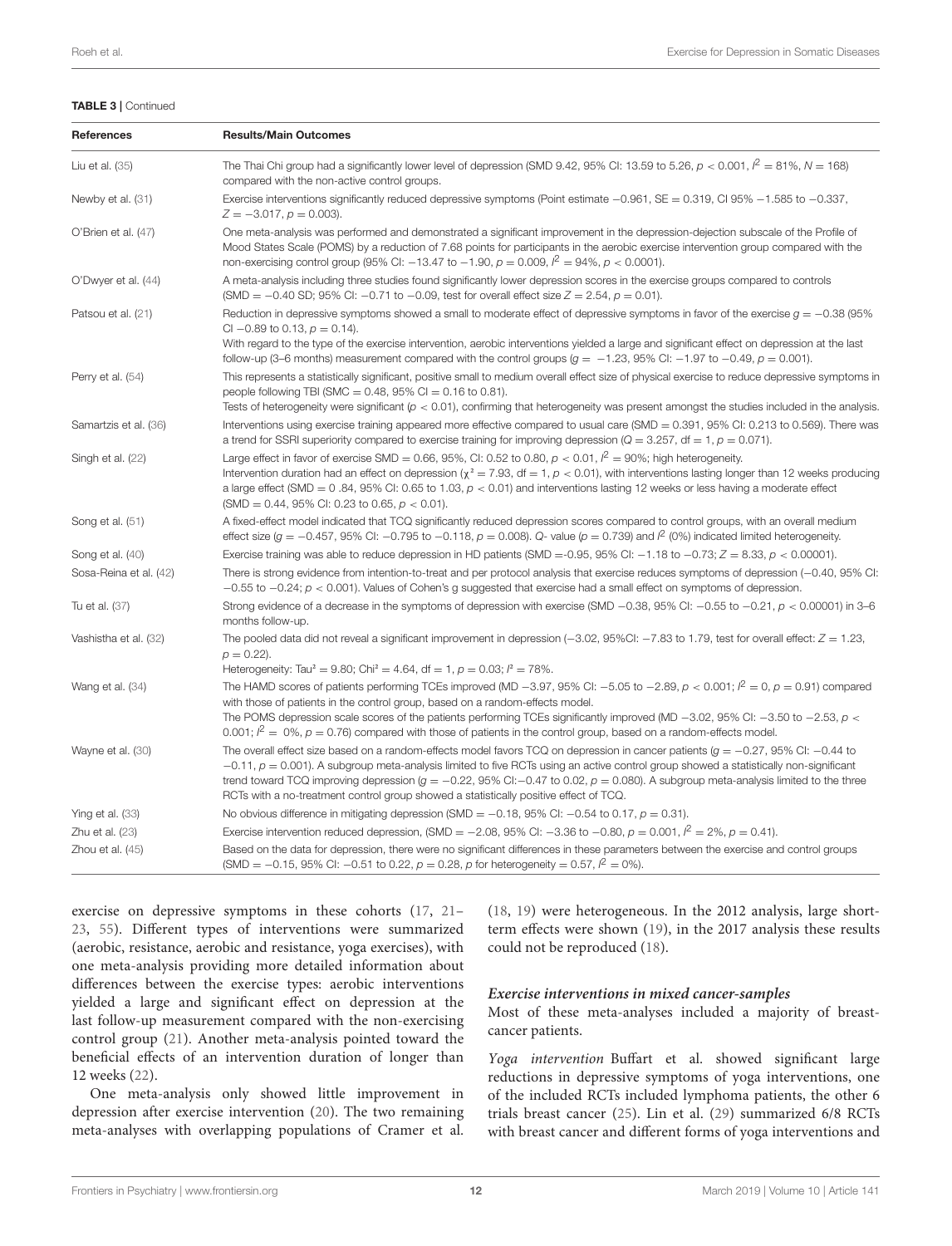showed that depressive symptoms improved significantly in the intervention groups [\(29\)](#page-15-33).

In the cohort of Wayne et al. breast cancer was also the main disease. The overall effect size favored Thai Chi and QiGong interventions on depressive symptoms [\(30\)](#page-15-10).

Aerobic or mixed intervention Brown et al. [\(24\)](#page-15-9) (65% of patients with breast cancer) found a small overall reduction in depressive symptoms of aerobic and yoga interventions compared to standard care among all types of cancer. Subgroup analysis by cancer type revealed significant reductions in depressive symptoms among breast cancer survivors, but no significant difference in depressive symptoms among prostate, leukemia, lymphoma, and colorectal cancer survivors.

Another meta-analysis by Craft et al. revealed modest beneficial effects of exercise [\(26\)](#page-15-28). Fong et al. evaluated 75% breast cancer patients and showed different outcomes with regard to different depression scales: measured by the BDI, physical activity (aerobic) was associated with reduced depression. Subgroups of four RCTs used the HAMD and POMS scales, the outcomes in this cohort were not significant [\(27\)](#page-15-31).

In another meta-analysis by Lin et al. [\(28\)](#page-15-5) with various gynecological cancer-types and various types of activity (i.e., aerobic training, muscle strengthening, stretching exercises or education regarding exercise) no statistically significant improvement could be shown. None of the included RCTs appeared in both analyses [\(28\)](#page-15-5).

#### **Exercise interventions in Patients with Prostate Cancer**

Three meta-analyses were found eligible for this review with regard to prostate cancer. All of them included various types of exercise and one meta-analysis included lifestyle interventions consisting of exercise and other interventions (e.g., dietary advice) [\(33\)](#page-15-12). The largest meta-analysis with four RCTs found significantly reduced depressive symptoms, while the two smaller ones with 3 RCTs and 2 RCTs found no statistically significant differences [\(31](#page-15-11)[–33\)](#page-15-12).

#### Exercise Interventions in Patients With Cardiovascular Disease and Coronary Heart Disease

For cardiovascular diseases, one meta-analysis could be included in our meta- review [\(34\)](#page-15-13). 4 RCTs summarizing patients with ischemic heart disease or coronary artery disease, cerebrovascular disease, diseases of the aorta and arteries, and peripheral vascular disease compared Thai Chi, qigong, baduanjin interventions to control interventions (e.g., strength training or no intervention). Both outcome measures (HAMD and POMS) showed significant improvements in the intervention groups. One meta-analysis with 2 RCTs/CCTs analyzed the effects of 3-months of Thai Chi Interventions and found positive effects in the intervention group concerning the depressive symptoms [\(35\)](#page-15-14).

#### Exercise Interventions in Patients With Heart Failure

The two included meta-analyses showed an improvement in depressive symptoms compared to standard care in large cohorts [\(36,](#page-15-6) [37\)](#page-15-3).

## Intradialytic Exercise Interventions and Exercise Interventions in Hemodialysis Patients

We could include two meta-analyses for the cohort of intradialytic exercise [\(38,](#page-15-15) [39\)](#page-15-16). Exercise interventions included aerobic training, resistance training, or a combination with strength training or range of motion. Both publications showed significant improvements of depressive symptoms [\(38,](#page-15-15) [39\)](#page-15-16).

One meta-analysis included intradialytic exercise patients and exercise interventions in hemodialysis patients on non-dialytic days [\(40\)](#page-15-17). Beneficial effects of exercise were reported.

#### Exercise Interventions in Patients With Fibromyalgia, Ankylosing Spondylitis and Lupus Erythematodes (LE)

The two cited meta-analyses for fibromyalgia [\(41,](#page-15-18) [42\)](#page-15-19) were able to present improved depressive symptoms. The interventions were heterogeneous with Tai Chi and/or Yoga, and/or Qi Gong [\(41\)](#page-15-18) and aerobic exercise, combined exercise, muscle strengthening, flexibility, stretching [\(42\)](#page-15-19).

Our search resulted in one meta-analysis that revealed a statistically significant beneficial effect of home-based stretching exercise in reducing depressive symptoms in patients with ankylosing spondylitis [\(43\)](#page-15-20).

In a meta-analysis of patients with LE, significantly lower depression scores were found in the exercise groups (stretching or aerobic exercise) compared to controls [\(44\)](#page-15-21).

#### Exercise Interventions in Patients With Acute Leukemia and Other Hematological Malignancies

Our systematic search resulted in two meta-analyses, one including solely acute leukemia [\(45\)](#page-15-22) and one including various hematological malignancies [\(46\)](#page-15-0). Zhou et al. found no significant differences between the exercise (aerobic exercise, mixedmodality exercise) and control groups, whereas Bergenthal showed a statistically significant benefit for the exercise group with aerobic exercise or combined aerobic/strength exercise in a larger cohort.

## Exercise Interventions in Patients With HIV

We were able to identify one meta-analysis with a small sample size and various forms of exercise interventions (e.g., walking, jogging, cycling, rowing, stair stepping, and swimming). A significant improvement could be displayed in the depression-dejection sub scale of the POMS d [\(47\)](#page-15-23).

## Exercise Interventions in Patients With Neurological Diseases

Three meta-analyses revealed small but significantly positive effects of exercise on depressive symptoms in multiple sclerosis [\(16,](#page-14-15) [48,](#page-15-24) [49\)](#page-15-25). Different forms of exercise were allowed (Aerobic, Resistance Aerobic+, Yoga).

In Parkinson's disease, exercise interventions (Tai Chi and/or Qigong) led to significantly improved depressive symptoms [\(51\)](#page-15-2).

Overall, physical exercise resulted in less depressive symptoms in the two suitable meta-analyses of stroke patients [\(52,](#page-16-0) [53\)](#page-16-1).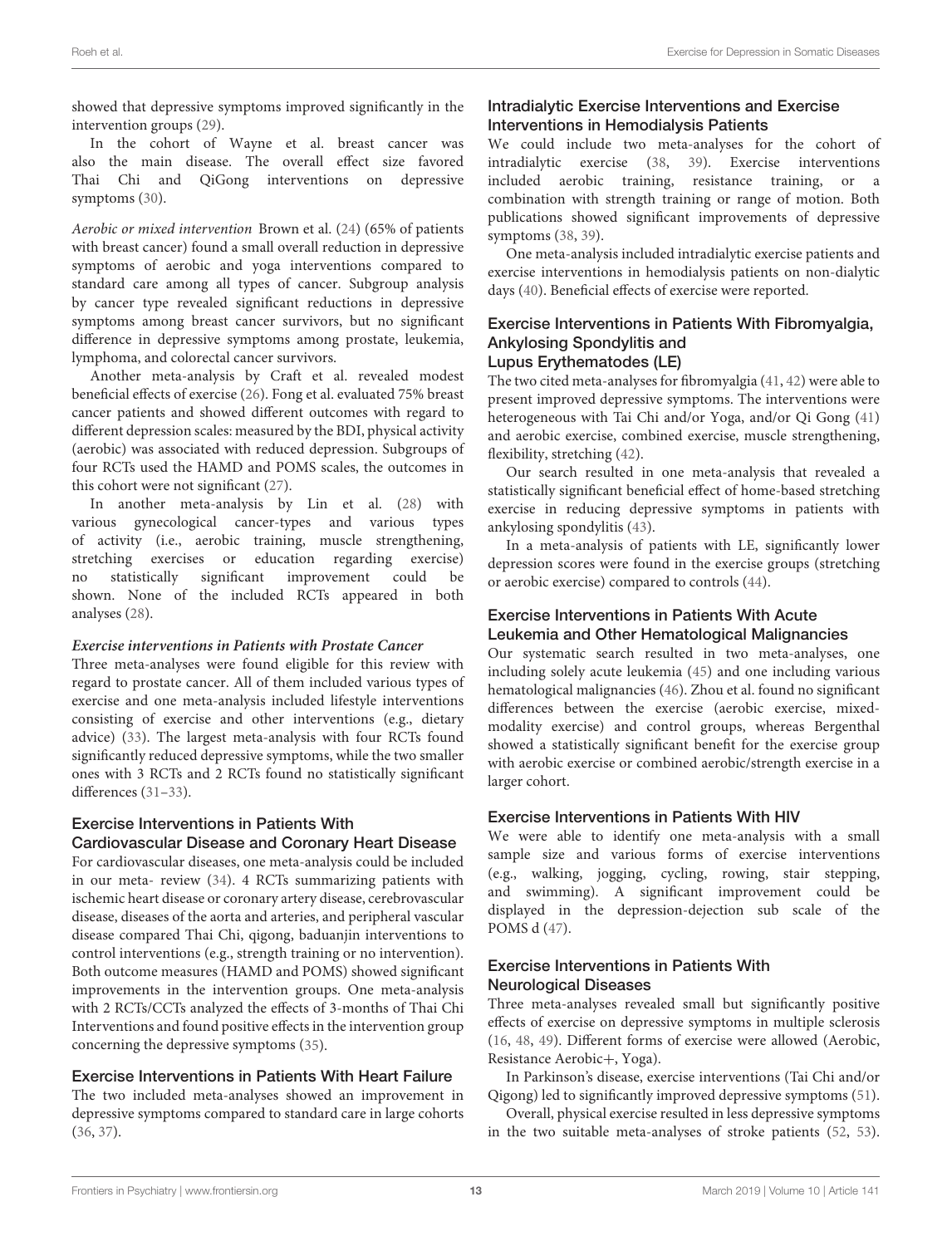After 10 weeks of follow-up, this beneficial effect could not be maintained [\(52\)](#page-16-0).

One meta-analysis included various neurological disorders and various exercise interventions. Depressive symptoms were significantly reduced. The effect of exercise on depression was slightly larger in the MS studies compared with the other studies. In addition to the above mentioned neurological disorders (with overlapping single studies), other diseases like Alzheimer's disease, were included [\(50\)](#page-15-26).

#### Exercise Interventions in Patients With Traumatic Brain Injury

In one meta-analysis, two RCTs and seven non-RCTs were included and found statistically significant, positive effects of exercise on depressive symptoms [\(54\)](#page-16-2).

# **DISCUSSION**

We were able to include 39 meta-analyses confirming that the application of exercise as an add-on treatment in patients with somatic disorders is a frequently studied intervention. As stated above, different reasons for this observation can be discussed: the positive effects in depression alone [\(15\)](#page-14-14), the principle lack of sideeffects and the overall improvement of fitness and mortality. In our meta-review, most meta-analyses showed these (expected) beneficial effects of exercise on depressive symptoms (33/39). The six meta-analyses without these effects evaluated different exercise modalities in different types of diseases [\(18,](#page-15-30) [20,](#page-15-32) [28,](#page-15-5) [32,](#page-15-34) [33,](#page-15-12) [45\)](#page-15-22). One of these meta-analyses provided data of breast cancer patients receiving yoga therapy and found no significant effect on depressive symptoms of yoga when comparing to no therapy, but did find significant improvements of depressive symptoms when comparing yoga to psychosocial intervention (7 and 4 included trials) [\(18\)](#page-15-30). Another meta-analysis with breastcancer patients found no significant results [\(20\)](#page-15-32). The smallest of the included meta-analyses with 39 participants (2 trials) also evaluated depressive symptoms in any type of gynecological cancer and found no significant effects [\(28\)](#page-15-5). Neither of the two meta-analyses with prostate cancer patients nor the metaanalyses with acute lymphoblastic leukemia (ALL) patients found significant reductions in depressive symptoms [\(32,](#page-15-34) [33,](#page-15-12) [45\)](#page-15-22).

Five meta-analyses reported long-term effects with followup periods from 3 to 9 months of the exercise interventions [\(19,](#page-15-29) [21,](#page-15-1) [37,](#page-15-3) [41,](#page-15-18) [52\)](#page-16-0). The results were heterogeneous with two meta-analyses showing no significant effects in a 3 to 9 months period [\(19,](#page-15-29) [52\)](#page-16-0). One meta-analysis only found positive long-term effects during 3 to 6 months for one of the possible exercise interventions in subgroup analyses [\(41\)](#page-15-18). The two remaining meta-analyses pointed to positive long-term effects in a 3–6 months period [\(21,](#page-15-1) [37\)](#page-15-3). In all of these studies except one [\(37\)](#page-15-3) the follow-up cohort was much smaller compared to the overall sample size. The small sample sizes on the one hand and the small number of meta-analyses in total restrict the generalizability of these results. Future studies should include a follow-up period of at least 3 months (preferably three and 3 months assessments) to accumulate data for meaningful statements.

Following the American College of Sports Medicine (ACSM) guidelines, healthy adults should engage in moderate aerobic exercise training for  $\geq$ 30 min per day on  $\geq$ 5 days per week, vigorous aerobic exercise training for  $\geq$ 20 min per day on  $\geq$ 3 days per week, or a combination of both moderate and vigorous aerobic training. On another 2–3 days, healthy adults should perform resistance exercises for each of the major muscle groups and flexibility exercises for each major muscle-tendon groups on  $\geq$ 2 days per week [\(56\)](#page-16-4). Future studies should lean on these recommendations to help homogenize the results.

In literature, many different rating scales (self- and observerrating) have been introduced to assess depressive symptoms, reflecting the variety of questionnaires used in the original trials and the consecutive meta-analyses. For example, the practice guidelines for the treatment of depression in Germany [\(57\)](#page-16-5) list nine possible questionnaires as valid tools. In specific somatic disorders, validation studies of the most often used scales were performed: HAMD for multiple sclerosis patient [\(58\)](#page-16-6) and for stroke patients [\(59\)](#page-16-7). BDI for cancer patients [\(60\)](#page-16-8) and heart failure patients [\(61\)](#page-16-9). In a mixed cancer population, a review recommended the CES-D as most precise instrument if depression is the sole focus [\(62\)](#page-16-10). It has been stated that discrepancies between BDI and HAMD scores (self- and observer rating scales) could be due to different personality traits (e.g., high neuroticism is associated with higher BDI scores) and that therefore both should be regarded separately [\(63\)](#page-16-11). To date, valid recommendations for all included somatic disorders or general recommendations for specific questionnaires to access depressive symptoms could not be identified. For future studies, similar outcome measured should be implemented to ensure comparability and both self- and observer rating scales should be combined.

The possible reasons for the varying observations regarding the different intervention types and the measuring time points could be the same reasons that complicate meta-analyses of the existing exercise trials. As stated above, in none of the metaanalyses, the included trials had matching exercise protocols regarding type, duration and frequency of the intervention. Most often no data was provided about the attendance rate of the participants and about the aerobic capacity before/after the intervention as a controlling variable. The quality of the trials ranged from very low to good quality (also with regard to the exercise-specific difficulty of blinding the intervention). In none of the meta-analyses the depressive symptoms after the exercise intervention were the primary endpoint in all of the included trials, so moreover the validity of the conclusions has to be discussed cautiously.

In summary, we were able to identify a large interest in this field of research for the above demonstrated reasons. In most of the meta-analyses, regardless of the underlying somatic disease, beneficial effects of exercise on depressive symptoms could be observed—keeping in mind that depressive symptoms were mainly secondary outcomes in the included studies. Some of the somatic diseases, especially cancer and in this field breast cancer, were overrepresented compared to others like heart failure.

More standardized trials with better comparability are required to draw specific conclusions about the recommended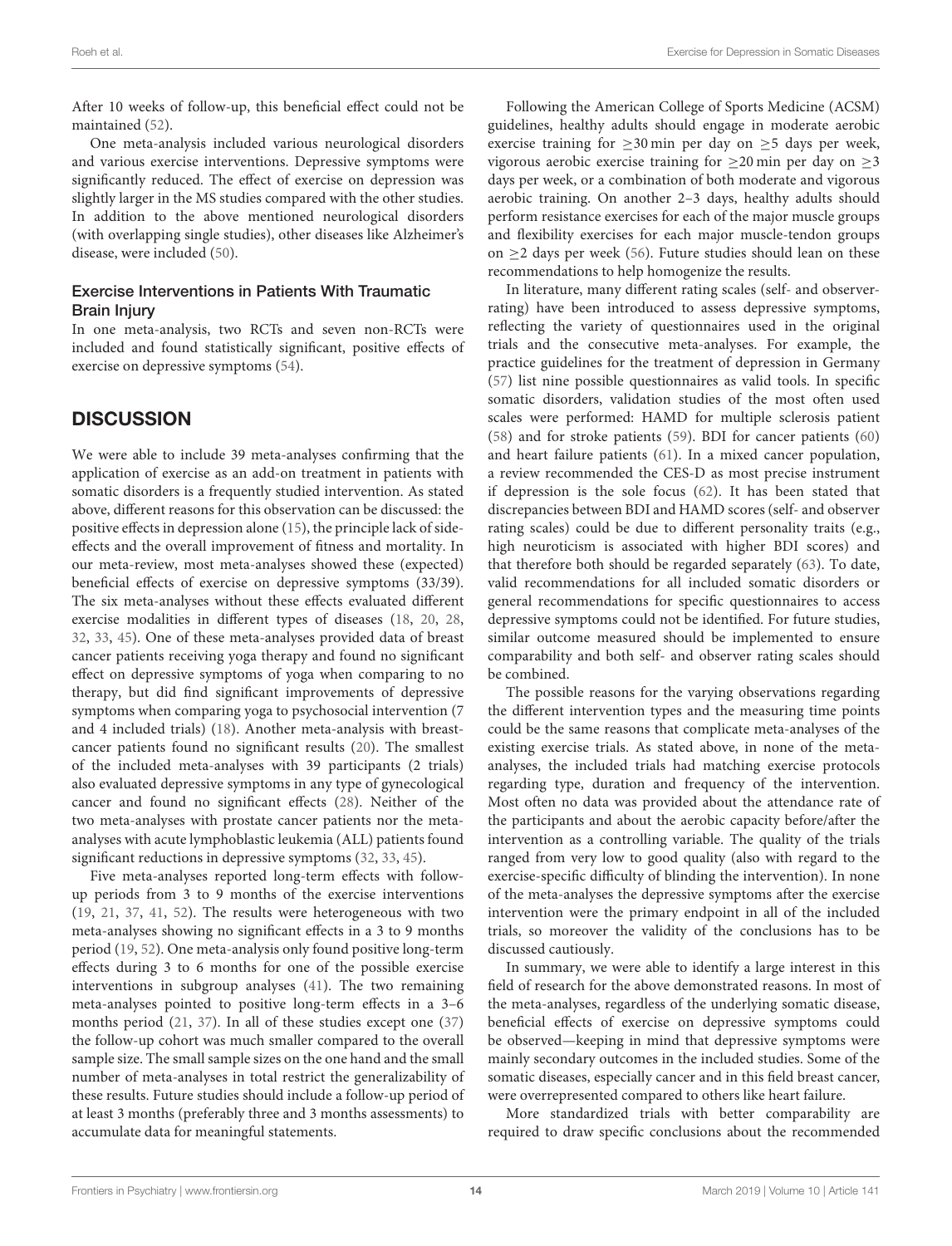type and duration of exercise in different diseases. The current findings point to beneficial effects of various forms of exercise, but the implementation in guidelines and for example in therapy strategies that are supported more extensively is still difficult because of the lack of clarity of specific outcomes. Especially the diversity of outcome parameters impedes the comparability of interventions within and between somatic disorders. Moreover, most meta-analyses did not report types of other antidepressant interventions like medication or psychotherapy. Thus, it is difficult to answer the question whether exercise therapy is efficient as an add-on treatment to an ongoing pharmacoor psychotherapy or whether it should be offered as a single intervention in patients with somatic disorders and depression. Finally, information is sparse regarding whether patients continue to exercise after the intervention (e.g., in sport clubs) or whether their overall activity level (e.g., measured by pedometers or more accurately by accelerometers) increases and how this is related to outcome.

# **CONCLUSION**

In this meta-review, we provide an overview of existing evidence for the effects of exercise on depressive symptoms in various somatic disorders. The results are promising, but meaningful recommendations are lacking because of heterogeneous study protocols. For better comparability, we would recommend to implement the following standards in future studies: homogeneous outcome measures, one self-rating scale (e.g., BDI) and one observer-rating scale (e.g., HAMD or MADRS). Moreover, specific information of other antidepressant

# **REFERENCES**

- <span id="page-14-0"></span>1. Luppa M, Heinrich S, Angermeyer MC, König H-H, Riedel-Heller SG. Costof-illness studies of depression: a systematic review. J Affect Disord. (2007) 98:29–43. doi: [10.1016/j.jad.2006.07.017](https://doi.org/10.1016/j.jad.2006.07.017)
- <span id="page-14-1"></span>2. Moussavi S, Chatterji S, Verdes E, Tandon A, Patel V, Ustun B. Depression, chronic diseases, and decrements in health: Results from the World Health Surveys. Lancet. (2007) 370:851–8. doi: [10.1016/S0140-6736\(07\)61415-9](https://doi.org/10.1016/S0140-6736(07)61415-9)
- <span id="page-14-2"></span>3. Mathers CD, Loncar D. Projections of global mortality and burden of disease from 2002 to 2030. PLoS Med. (2006) 3:e442. doi: [10.1371/journal.pmed.0030442](https://doi.org/10.1371/journal.pmed.0030442)
- <span id="page-14-3"></span>4. Kvam S, Kleppe CL, Nordhus IH, Hovland A. Exercise as a treatment for depression: a meta-analysis. J Affect Disord. (2016) 202:67–86. doi: [10.1016/j.jad.2016.03.063](https://doi.org/10.1016/j.jad.2016.03.063)
- <span id="page-14-4"></span>5. Rethorst CD, Wipfli BM, Landers DM. The antidepressive effects of exercise: A meta-analysis of randomized trials. Sports Med. (2009) 39:491–511. doi: [10.2165/00007256-200939060-00004](https://doi.org/10.2165/00007256-200939060-00004)
- <span id="page-14-5"></span>6. Blumenthal JA, Babyak MA, Doraiswamy PM, Watkins L, Hoffman BM, Barbour KA, et al. Exercise and pharmacotherapy in the treatment of major depressive disorder. Psychosom Med. (2007) 69:587–96. doi: [10.1097/PSY.0b013e318148c19a](https://doi.org/10.1097/PSY.0b013e318148c19a)
- <span id="page-14-6"></span>7. Hoffman BM, Babyak MA, Craighead WE, Sherwood A, Doraiswamy PM, Coons MJ, et al. Exercise and pharmacotherapy in patients with major depression: one-year follow-up of the SMILE study. Psychosom Med. (2011) 73:127–33. doi: [10.1097/PSY.0b013e31820433a5](https://doi.org/10.1097/PSY.0b013e31820433a5)
- <span id="page-14-7"></span>8. Solaro C, Gamberini G, Masuccio FG. Depression in multiple sclerosis: epidemiology, aetiology, diagnosis and treatment. CNS Drugs. (2018) 32:117–33. doi: [10.1007/s40263-018-0489-5](https://doi.org/10.1007/s40263-018-0489-5)

treatments (especially medication and psychotherapy) should be consistently reported. State and duration of the somatic disease should be provided. Future studies should lean on recommendation of the ACSM regarding type and intensity of the intervention (e.g., moderate aerobic exercise training for ≥30 min per day on ≥5 days per week or vigorous aerobic exercise training for  $\geq 20$  min per day on  $\geq 3$  days per week; on another 2–3 days, resistance exercises for each of the major muscle groups and flexibility exercises for each major muscle-tendon groups on  $\geq$  2 days per week) [\(56\)](#page-16-4). For aerobic training, bicycle ergometers are a widely-used and practical possibility (also for e.g., patients with arthrosis). The duration of the intervention should last at least 12 weeks. Attendance rates, setting (e.g., group activity, with/without supervision) and training intensity should be monitored, preferably with spiroergometric examinations at the start and the end of the study. Follow-up examinations of 3 and 6 months should be performed, and also in this period, information about antidepressant medication should be provided. On these occasions, information about the overall fitness level (e.g., via pedometer/accelerometer measurements over at least 3 days or via activity questionnaires like IPAQ) should be documented.

# AUTHOR CONTRIBUTIONS

AR and AH conceived the study. AR and SK performed the qualitative analyses. AR, SK, IM, and AH wrote the first draft. AS and PF supervised the project. BM provided methodological advice; and all authors were involved in the reviewing the manuscript and approved the final version of the manuscript.

- <span id="page-14-8"></span>9. Arwert HJ, Meesters JJL, Boiten J, Balk F, Wolterbeek R, Vliet Vlieland TPM. Post stroke depression, a long term problem for stroke survivors. Am J Phys Med Rehabil. [\(2018\) 97:565–71. doi: 10.1097/PHM.0000000000](https://doi.org/10.1097/PHM.0000000000000918) 000918
- <span id="page-14-9"></span>10. Camargo CHF, Serpa RA, Jobbins VA, Berbetz FA, Sabatini JS. Differentiating between apathy and depression in patients with parkinson disease dementia. Am J Alzheimer's Dis Other Dement. (2018) 33:30–4. doi: [10.1177/1533317517728333](https://doi.org/10.1177/1533317517728333)
- <span id="page-14-10"></span>11. Eker S. Prevalence of depression symptoms in diabetes mellitus. Open Access Maced J Med Sci. (2018) 6:340–3. doi: [10.3889/oamjms.2018.085](https://doi.org/10.3889/oamjms.2018.085)
- <span id="page-14-11"></span>12. Park EM, Gelber S, Rosenberg SM, Seah DSE, Schapira L, Come SE, et al. Anxiety and depression in young women with metastatic breast cancer: a cross-sectional study. (2018). Psychosomatics 59:251–8. doi: [10.1016/j.psym.2018.01.007](https://doi.org/10.1016/j.psym.2018.01.007)
- <span id="page-14-12"></span>13. Gagin R, HaGani N, Shinan-Altman S, Roguin A. Coping with depression and anxiety among heart failure patients. Harefuah. (2018) 157:81–4.
- <span id="page-14-13"></span>14. Chekroud SR, Gueorguieva R, Zheutlin AB, Paulus M, Krumholz HM, Krystal JH, et al. Association between physical exercise and mental health in 1·2 million individuals in the USA between 2011 and 2015: A cross-sectional study. Lancet Psychiatry. (2018) 5:739–46. doi: [10.1016/S2215-0366\(18\)30227-X](https://doi.org/10.1016/S2215-0366(18)30227-X)
- <span id="page-14-14"></span>15. Schuch FB, Vancampfort D, Richards J, Rosenbaum S, Ward PB, Stubbs B. Exercise as a treatment for depression: a meta-analysis adjusting for publication bias. J Psychiatr Res. (2016) 77:42–51. doi: [10.1016/j.jpsychires.2016.02.023](https://doi.org/10.1016/j.jpsychires.2016.02.023)
- <span id="page-14-15"></span>16. Herring MP, Puetz TW, O'Connor PJ, Dishman RK. Effect of exercise training on depressive symptoms among patients with a chronic illness: a systematic review and meta-analysis of randomized controlled trials.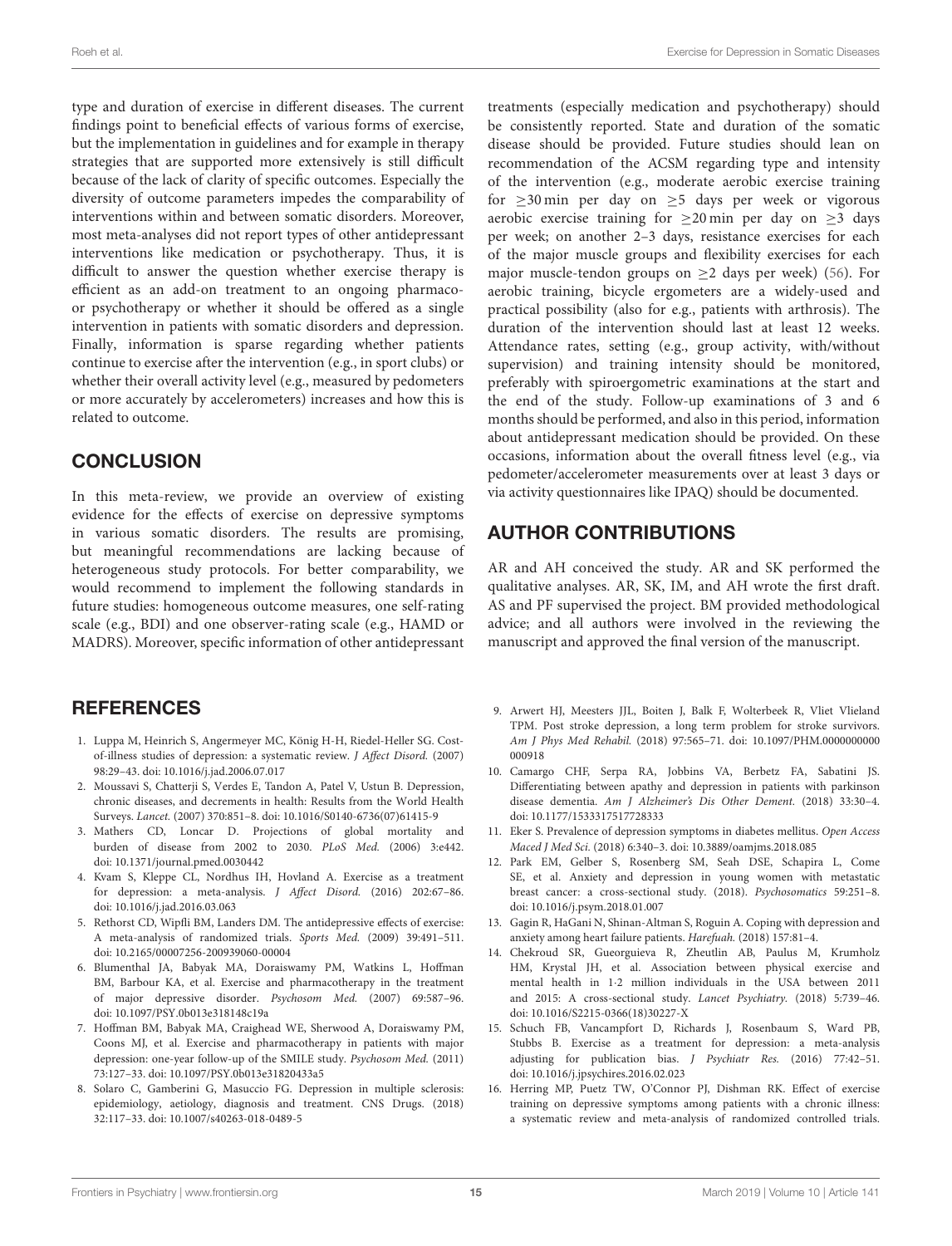Arch Intern Med. [\(2012\) 172:101–11. doi: 10.1001/archinternmed.](https://doi.org/10.1001/archinternmed.2011.696) 2011.696

- <span id="page-15-7"></span>17. Carayol M, Bernard P, Boiche J, Riou F, Mercier B, Cousson-Gelie F, et al. Psychological effect of exercise in women with breast cancer receiving adjuvant therapy: what is the optimal dose needed? Ann Oncol. (2013) 24:291– 300. doi: [10.1093/annonc/mds342](https://doi.org/10.1093/annonc/mds342)
- <span id="page-15-30"></span>18. Cramer H, Lauche R, Klose P, Lange S, Langhorst J, Dobos GJ. Yoga for improving health-related quality of life, mental health and cancer-related symptoms in women diagnosed with breast cancer. Coch Database Syst Rev. (2017) 1:CD010802. doi: [10.1002/14651858.CD010802.pub2](https://doi.org/10.1002/14651858.CD010802.pub2)
- <span id="page-15-29"></span>19. Cramer H, Lange S, Klose P, Paul A, Dobos G. Yoga for breast cancer patients and survivors: a systematic review and meta-analysis. BMC Cancer. (2012) 12:412. doi: [10.1186/1471-2407-12-412](https://doi.org/10.1186/1471-2407-12-412)
- <span id="page-15-32"></span>20. Furmaniak AC, Menig M, Markes MH. Exercise for women receiving adjuvant therapy for breast cancer. Cochr Database Syst Rev. (2016) 9:CD005001. doi: [10.1002/14651858.CD005001.pub3](https://doi.org/10.1002/14651858.CD005001.pub3)
- <span id="page-15-1"></span>21. Patsou ED, Alexias GD, Anagnostopoulos FG, Karamouzis MV. Effects of physical activity on depressive symptoms during breast cancer survivorship: a meta-analysis of randomised control trials. ESMO Open. (2017) 2:e000271. doi: [10.1136/esmoopen-2017-000271](https://doi.org/10.1136/esmoopen-2017-000271)
- <span id="page-15-4"></span>22. Singh B, Spence RR, Steele ML, Sandler CX, Peake JM, Hayes SC. A systematic review and meta-analysis of the safety, feasibility and effect of exercise in women with stage II+ breast cancer. Arch Phys Med Rehabil. (2018) 99:2621-36. doi: [10.1016/j.apmr.2018.03.026](https://doi.org/10.1016/j.apmr.2018.03.026)
- <span id="page-15-8"></span>23. Zhu G, Zhang X, Wang Y, Xiong H, Zhao Y, Sun F. Effects of exercise intervention in breast cancer survivors: a meta-analysis of 33 randomized controlled trails. OncoTargets Ther. (2016) 9:2153–68. doi: [10.2147/OTT.S97864](https://doi.org/10.2147/OTT.S97864)
- <span id="page-15-9"></span>24. Brown JC, Huedo-Medina TB, Pescatello LS, Ryan SM, Pescatello SM, Moker E, et al. The efficacy of exercise in reducing depressive symptoms among cancer survivors: a meta-analysis. PLoS ONE. (2012) 7:e30955. doi: [10.1371/journal.pone.0030955](https://doi.org/10.1371/journal.pone.0030955)
- <span id="page-15-27"></span>25. Buffart L, van Uffelen M, Jannique GZ, Riphagen II, Brug J, van Mechelen W, Brown WJ, et al. Physical and psychosocial benefits of yoga in cancer patients and survivors, a systematic review and meta-analysis of randomized controlled trials. BMC Cancer. (2012) 12:559. doi: [10.1186/1471-2407-12-559](https://doi.org/10.1186/1471-2407-12-559)
- <span id="page-15-28"></span>26. Craft LL, Vaniterson EH, Helenowski IB, Rademaker AW, Courneya KS. Exercise effects on depressive symptoms in cancer survivors: a systematic review and meta-analysis. Cancer Epidemiol Biomarkers Prev. (2012) 21:3–19. doi: [10.1158/1055-9965.EPI-11-0634](https://doi.org/10.1158/1055-9965.EPI-11-0634)
- <span id="page-15-31"></span>27. Fong DYT, Ho JWC, Hui BPH, Lee AM, Macfarlane DJ, Leung SSK, et al. Physical activity for cancer survivors: Meta-analysis of randomised controlled trials. BMJ. (2012) 344:e70. doi: [10.1136/bmj.e70](https://doi.org/10.1136/bmj.e70)
- <span id="page-15-5"></span>28. Lin K-Y, Frawley HC, Denehy L, Feil D, Granger CL. Exercise interventions for patients with gynaecological cancer: a systematic review and meta-analysis. Physiotherapy. (2016) 102:309–19. doi: [10.1016/j.physio.2016.02.006](https://doi.org/10.1016/j.physio.2016.02.006)
- <span id="page-15-33"></span>29. Lin K-Y, Hu Y-T, Chang K-J, Lin H-F, Tsauo J-Y. Effects of yoga on psychological health, quality of life, and physical health of patients with cancer: a meta-analysis. Evid Based Compl Altern Med. (2011) 2011:659876. doi: [10.1155/2011/659876](https://doi.org/10.1155/2011/659876)
- <span id="page-15-10"></span>30. Wayne PM, Lee MS, Novakowski J, Osypiuk K, Ligibel J, Carlson LE, et al. Tai Chi and Qigong for cancer-related symptoms and quality of life: a systematic review and meta-analysis. J Cancer Surviv. (2017). doi: [10.1007/s11764-017-0665-5](https://doi.org/10.1007/s11764-017-0665-5)
- <span id="page-15-11"></span>31. Newby TA, Graff JN, Ganzini LK, McDonagh MS. Interventions that may reduce depressive symptoms among prostate cancer patients: a systematic review and meta-analysis. Psychooncology. (2015) 24:1686–93. doi: [10.1002/pon.3781](https://doi.org/10.1002/pon.3781)
- <span id="page-15-34"></span>32. Vashistha V, Singh B, Kaur S, Prokop LJ, Kaushik D. The effects of exercise on fatigue, quality of life, and psychological function for men with prostate cancer: systematic review and meta-analyses. Eur Urol Focus. (2016) 2:284–95. doi: [10.1016/j.euf.2016.02.011](https://doi.org/10.1016/j.euf.2016.02.011)
- <span id="page-15-12"></span>33. Ying M, Zhao R, Jiang D, Gu S, Li M. Lifestyle interventions to alleviate side effects on prostate cancer patients receiving androgen deprivation therapy: a meta-analysis. Jpn J Clin Oncol. [\(2018\) 48:827–34. doi: 10.1093/jjco/](https://doi.org/10.1093/jjco/hyy101) hyy101
- <span id="page-15-13"></span>34. Wang X-Q, Pi Y-L, Chen P-J, Liu Y, Wang R, Li X, et al. Traditional chinese exercise for cardiovascular diseases: systematic review and meta-analysis

of randomized controlled trials. J Am Heart Assoc. (2016) 5:e002562. doi: [10.1161/JAHA.115.002562](https://doi.org/10.1161/JAHA.115.002562)

- <span id="page-15-14"></span>35. Liu T, Chan AW, Liu YH, Taylor-Piliae RE. Effects of Tai Chi-based cardiac rehabilitation on aerobic endurance, psychosocial well-being, and cardiovascular risk reduction among patients with coronary heart disease: a systematic review and meta-analysis. Eur J Cardiovasc Nurs. (2017). 17:368- 383 doi: [10.1177/1474515117749592](https://doi.org/10.1177/1474515117749592)
- <span id="page-15-6"></span>36. Samartzis L, Dimopoulos S, Tziongourou M, Koroboki E, Kyprianou T, Nanas S. SSRIs versus exercise training for depression in chronic heart failure: a meta-analysis of randomized controlled trialsInt J Cardiol.(2013) 168:4956–8. doi: [10.1016/j.ijcard.2013.07.143.](https://doi.org/10.1016/j.ijcard.2013.07.143.)
- <span id="page-15-3"></span>37. Tu R-H, Zeng Z-Y, Zhong G-Q, Wu W-F, Lu Y-J, Bo Z-D, et al. Effects of exercise training on depression in patients with heart failure: a systematic review and meta-analysis of randomized controlled trials. Eur J Heart Fail. (2014) 16:749–57. doi: [10.1002/ejhf.101](https://doi.org/10.1002/ejhf.101)
- <span id="page-15-15"></span>38. Chung Y-C, Yeh M-L, Liu Y-M. Effects of intradialytic exercise on the physical function, depression and quality of life for haemodialysis patients: a systematic review and meta-analysis of randomised controlled trials. J Clin Nurs. (2017) 26:1801–13. doi: [10.1111/jocn.13514](https://doi.org/10.1111/jocn.13514)
- <span id="page-15-16"></span>39. Gomes Neto M, Lacerda FFR, de Lopes AA, Martinez BP, Saquetto MB. Intradialytic exercise training modalities on physical functioning and healthrelated quality of life in patients undergoing maintenance hemodialysis: Systematic review and meta-analysis. Clin Rehabil. (2018) 32:1189–202. doi: [10.1177/0269215518760380](https://doi.org/10.1177/0269215518760380)
- <span id="page-15-17"></span>40. Song Y-Y, Hu R-J, Diao Y-S, Chen L, Jiang X-L. Effects of exercise training on restless legs syndrome, depression, sleep quality, and fatigue among hemodialysis patients: a systematic review and meta-analysis. J Pain Symptom Manage. (2018) 55:1184–95. doi: [10.1016/j.jpainsymman.2017.12.472](https://doi.org/10.1016/j.jpainsymman.2017.12.472)
- <span id="page-15-18"></span>41. Langhorst J, Klose P, Dobos GJ, Bernardy K, Hauser W. Efficacy and safety of meditative movement therapies in fibromyalgia syndrome: a systematic review and meta-analysis of randomized controlled trials. Rheumatol Int. (2013) 33:193–207. doi: [10.1007/s00296-012-2360-1](https://doi.org/10.1007/s00296-012-2360-1)
- <span id="page-15-19"></span>42. Sosa-Reina MD, Nunez-Nagy S, Gallego-Izquierdo T, Pecos-Martin D, Monserrat J, Alvarez-Mon M. Effectiveness of therapeutic exercise in fibromyalgia syndrome: a systematic review and meta-analysis of randomized clinical trials. Biomed Res Int. (2017) 2017:2356346. doi: [10.1155/2017/2356346](https://doi.org/10.1155/2017/2356346)
- <span id="page-15-20"></span>43. Liang H, Zhang H, Ji H, Wang C. Effects of home-based exercise intervention on health-related quality of life for patients with ankylosing spondylitis: a meta-analysis. Clin Rheumatol. (2015) 34:1737–44. doi: [10.1007/s10067-015-2913-2](https://doi.org/10.1007/s10067-015-2913-2)
- <span id="page-15-21"></span>44. O'Dwyer T, Durcan L, Wilson F. Exercise and physical activity in systemic lupus erythematosus: a systematic review with meta-analyses. Semin Arthritis Rheum. (2017) 47:204–15. doi: [10.1016/j.semarthrit.2017.04.003](https://doi.org/10.1016/j.semarthrit.2017.04.003)
- <span id="page-15-22"></span>45. Zhou Y, Zhu J, Gu Z, Yin X. Efficacy of exercise interventions in patients with acute leukemia: a meta-analysis. PLoS ONE. (2016) 11:e0159966. doi: [10.1371/journal.pone.0159966](https://doi.org/10.1371/journal.pone.0159966)
- <span id="page-15-0"></span>46. Bergenthal N, Will A, Streckmann F, Wolkewitz K-D, Monsef I, Engert A, et al. Aerobic physical exercise for adult patients with haematological malignancies. Cochr Database Syst Rev. (2014) 11:CD009075. doi: [10.1002/14651858.CD009075.pub2](https://doi.org/10.1002/14651858.CD009075.pub2)
- <span id="page-15-23"></span>47. O'Brien KK, Tynan A-M, Nixon SA, Glazier RH. Effectiveness of aerobic exercise for adults living with HIV: systematic review and meta-analysis using the Cochrane Collaboration protocol. BMC Infect Dis. (2016) 16:182. doi: [10.1186/s12879-016-1478-2](https://doi.org/10.1186/s12879-016-1478-2)
- <span id="page-15-24"></span>48. Dalgas U, Stenager E, Sloth M. The effect of exercise on depressive symptoms in multiple sclerosis based on a meta-analysis and critical review of the literature. Eur J Neurol. [\(2015\) 22:443. doi: 10.1111/ene.](https://doi.org/10.1111/ene.12576) 12576
- <span id="page-15-25"></span>49. Ensari I, Motl RW, Pilutti LA. Exercise training improves depressive symptoms in people with multiple sclerosis: results of a meta-analysis. J Psychosom Res. [\(2014\) 76:465–71. doi: 10.1016/j.jpsychores.2014.](https://doi.org/10.1016/j.jpsychores.2014.03.014) 03.014
- <span id="page-15-26"></span>50. Adamson BC, Ensari I, Motl RW. Effect of exercise on depressive symptoms in adults with neurologic disorders: a systematic review and meta-analysis. Arch Phys Med Rehabil. (2015) 96:1329–38. doi: [10.1016/j.apmr.2015.01.005](https://doi.org/10.1016/j.apmr.2015.01.005)
- <span id="page-15-2"></span>51. Song R, Grabowska W, Park M, Osypiuk K, Vergara-Diaz GP, Bonato P, et al. The impact of Tai Chi and Qigong mind-body exercises on